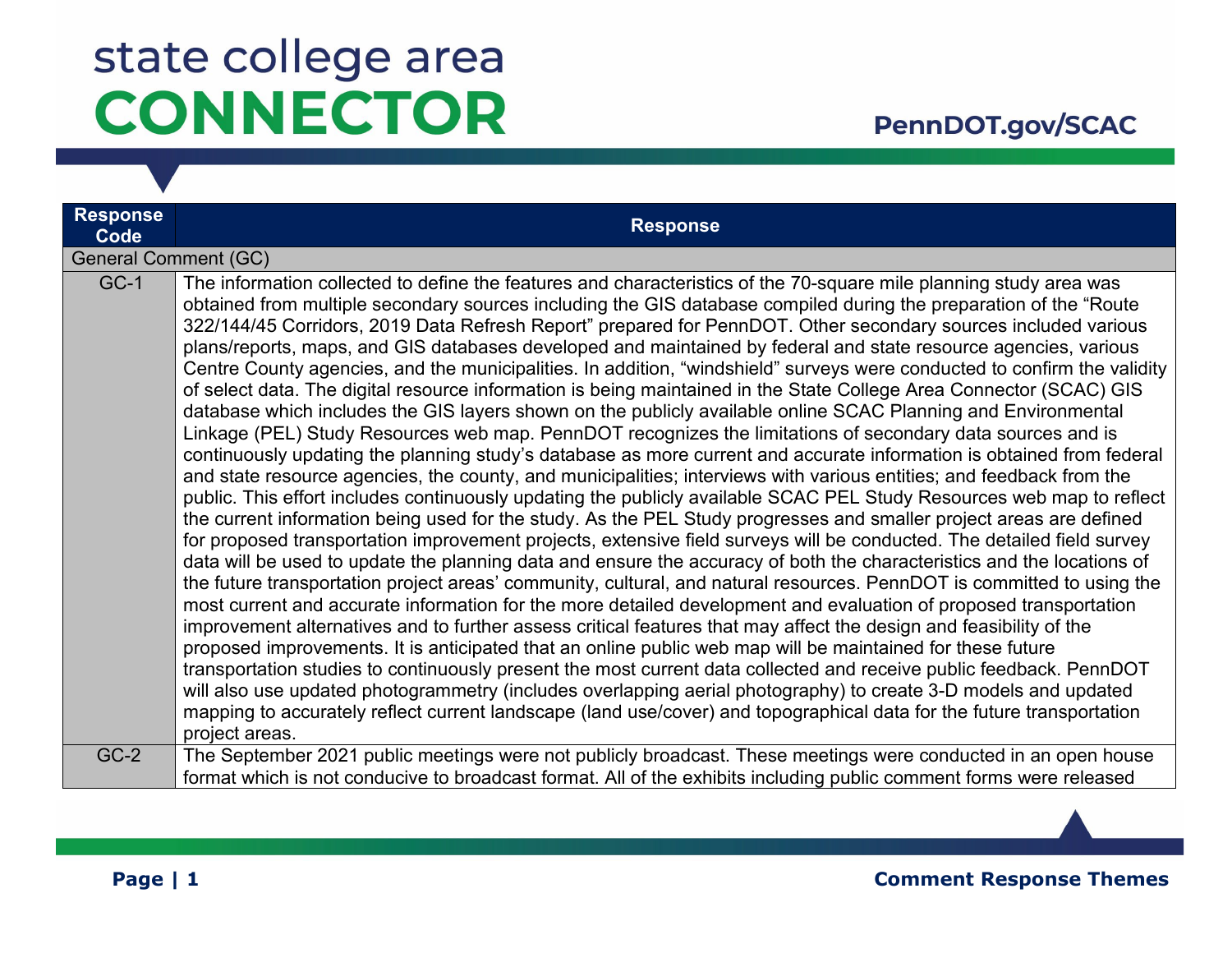| <b>Response</b><br>Code | <b>Response</b>                                                                                                                                                                                                                                                                                                                                                                                                                                                                                                                                                                                                                                                                                                                                                                                                                                                                                                                                                                                                                                                                                                                                                                                                                                                                                                                                                                                                                                                                                                                   |
|-------------------------|-----------------------------------------------------------------------------------------------------------------------------------------------------------------------------------------------------------------------------------------------------------------------------------------------------------------------------------------------------------------------------------------------------------------------------------------------------------------------------------------------------------------------------------------------------------------------------------------------------------------------------------------------------------------------------------------------------------------------------------------------------------------------------------------------------------------------------------------------------------------------------------------------------------------------------------------------------------------------------------------------------------------------------------------------------------------------------------------------------------------------------------------------------------------------------------------------------------------------------------------------------------------------------------------------------------------------------------------------------------------------------------------------------------------------------------------------------------------------------------------------------------------------------------|
|                         | September 3, 2021 for virtual public review via the study website (www.penndot.gov/SCAC). Anyone that did not wish<br>to attend the meeting in person was able to view the meeting materials on the study website and submit comments<br>during the posted public comment period. A PennDOT representative's name and contact information was also<br>provided on the website for questions. In addition, formal advertisements for the meetings informed anyone that<br>needed special accommodations to contact PennDOT. No such requests were received.                                                                                                                                                                                                                                                                                                                                                                                                                                                                                                                                                                                                                                                                                                                                                                                                                                                                                                                                                                        |
| $GC-3$                  | The Pennsylvania Department of Transportation (PennDOT), in cooperation with the Federal Highway Administration<br>(FHWA) and in coordination with the Centre County Metropolitan Planning Organization (CCMPO), is conducting this<br>SCAC PEL Study. This SCAC PEL Study is a collaborative and integrated study approach to transportation planning<br>that considers the environment, community, and local and regional economic goals early in the planning phase of<br>transportation decision making. Planning decisions and outcomes will inform the National Environmental Policy Act<br>(NEPA) environmental review process for the independent transportation project(s) identified during the PEL Study.<br>This PEL Study will identify transportation problems and improvement solutions within a 70-square mile geographic<br>area for planning purposes. This PEL Study will consider a range of transportation alternatives to address the various<br>problems throughout the study area. The final PEL report will document all the study findings including the rationale for<br>identifying what transportation projects to be advanced for further environmental and engineering investigations. As this<br>PEL Study is looking at a broad geographic area, the study name was established by PennDOT to convey the general<br>location of the study area and not a specific roadway termini or destination of any future transportation improvement<br>project that will be proposed during the PEL Study. |
| $GC-4$                  | Studies for transportation improvements within and adjacent to the study area have been undertaken at various times<br>since the 1970s. This includes PA 144 which received weight restrictions north of PA 45 in the late 1980s; numerous<br>safety improvements along US 322 between 2006 and 2014; and the construction of US 322 to a four lane limited<br>access highway from Seven Mountains to Potters Mills. The largest study to date was concluded in the late 1990s and<br>early 2000s called the South Central Centre County Transportation Study (SCCCTS). The SCCCTS was a specific<br>project that was undertaken to evaluate transportation improvements along the US 322, PA 144, and PA 45 corridors                                                                                                                                                                                                                                                                                                                                                                                                                                                                                                                                                                                                                                                                                                                                                                                                            |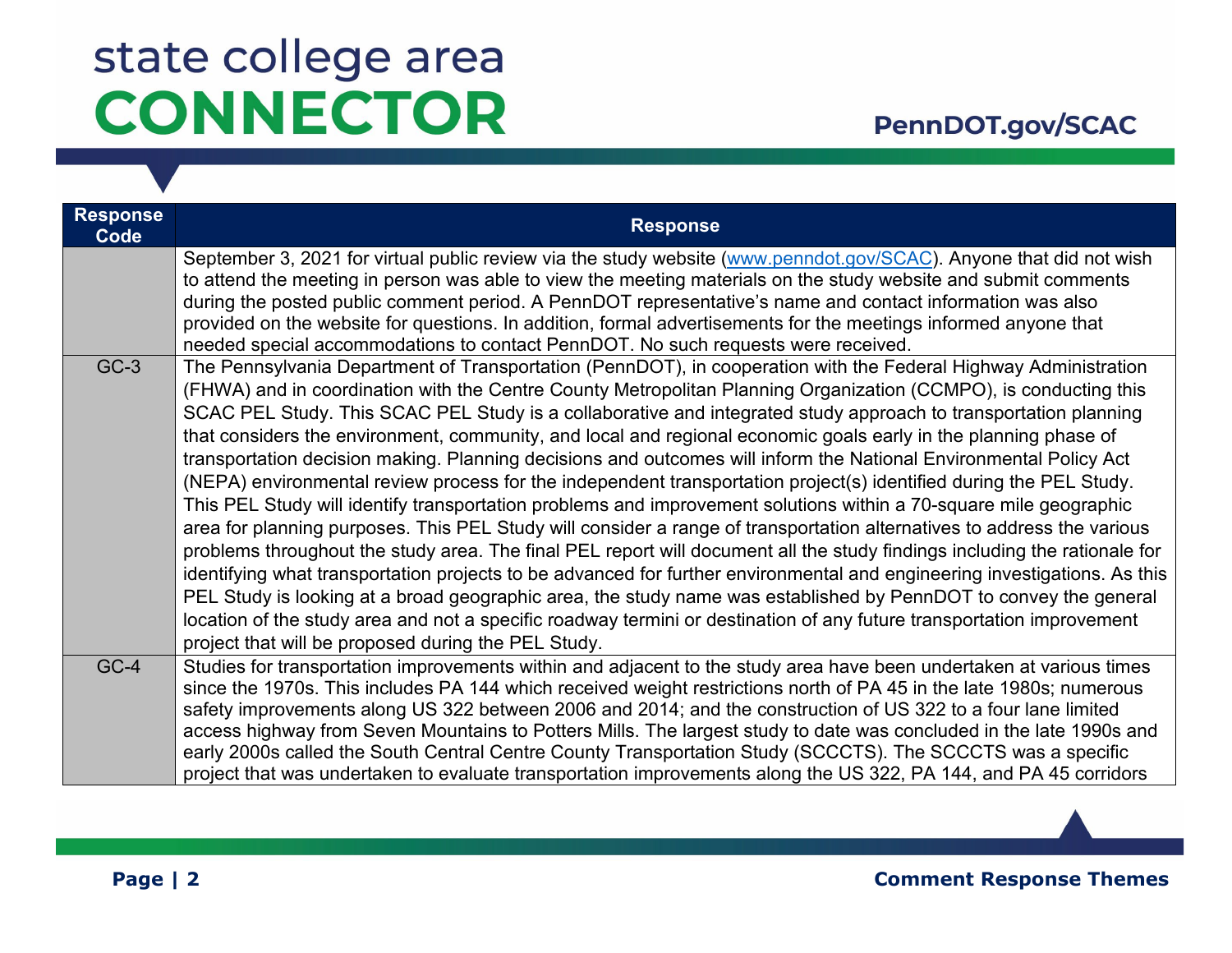| <b>Response</b><br>Code | <b>Response</b>                                                                                                                                                                                                                                                                                                                                                                                                                                                                                                                                                                                                                                                                                                                                                                                                                                                                                               |
|-------------------------|---------------------------------------------------------------------------------------------------------------------------------------------------------------------------------------------------------------------------------------------------------------------------------------------------------------------------------------------------------------------------------------------------------------------------------------------------------------------------------------------------------------------------------------------------------------------------------------------------------------------------------------------------------------------------------------------------------------------------------------------------------------------------------------------------------------------------------------------------------------------------------------------------------------|
|                         | from the vicinity of the top of Seven Mountains in Potter Township, west to the Village of Boalsburg in Harris Township,<br>and north to the Village of Pleasant Gap in Spring Township. The study was stopped in 2004 due to a statewide<br>transportation funding shortfall. While there is overlap in transportation need and geography between the SCCCTS and<br>SCAC, the SCAC PEL Study is utilized to look at a broader context relative to transportation issues and solutions within<br>the study area. The results of the PEL Study will be used to identify multiple stand-alone transportation projects which<br>include multiple corridors and other transportation modal needs such as bicycle and pedestrian facilities.                                                                                                                                                                       |
| $GC-5$                  | On August 31, 2021, a public officials meeting was held for area federal, state, county, and local representatives. Local<br>representatives from Benner, College, Harris, Potter, and Spring townships and Centre Hall Borough were specifically<br>invited to attend. A copy of the sign-in sheet from that meeting is included in Appendix D of the Open House Public<br><b>Meeting Summary Report.</b>                                                                                                                                                                                                                                                                                                                                                                                                                                                                                                    |
| GC-6                    | Thank you for identifying preferences and concerns on the various alternatives presented at the September 2021<br>public meetings. PennDOT, in cooperation with the Federal Highway Administration, is collecting data, developing<br>transportation solutions, and will make appropriate recommendations that best meet the transportation purpose and<br>need identified in this area while balancing the overall potential effects on the natural and built environments and<br>considering input provided by the public and study stakeholders. Direct costs for the construction of the alternatives as<br>well as future maintenance will also be a factor in the decision-making process. All analysis and evaluations will be<br>conducted based on current rules, regulations, and guidance. Throughout the process, study results and<br>recommendations will be presented to the public for input. |
| $GC-7$                  | As this PEL Study progresses, other transportation modes and alternatives will be considered as not only mitigation<br>opportunities for any alternative that is advanced in the PEL Study, but could also be included as independent<br>transportation projects which PennDOT would work with the CCMPO to plan and program separately. These potential<br>projects could include bicycle and pedestrian improvements, road diets, roadway reclassifications (e.g., business<br>routes), intersection improvements, safety-specific improvements, intelligent transportation systems, as well as other<br>identified transportation improvements.                                                                                                                                                                                                                                                            |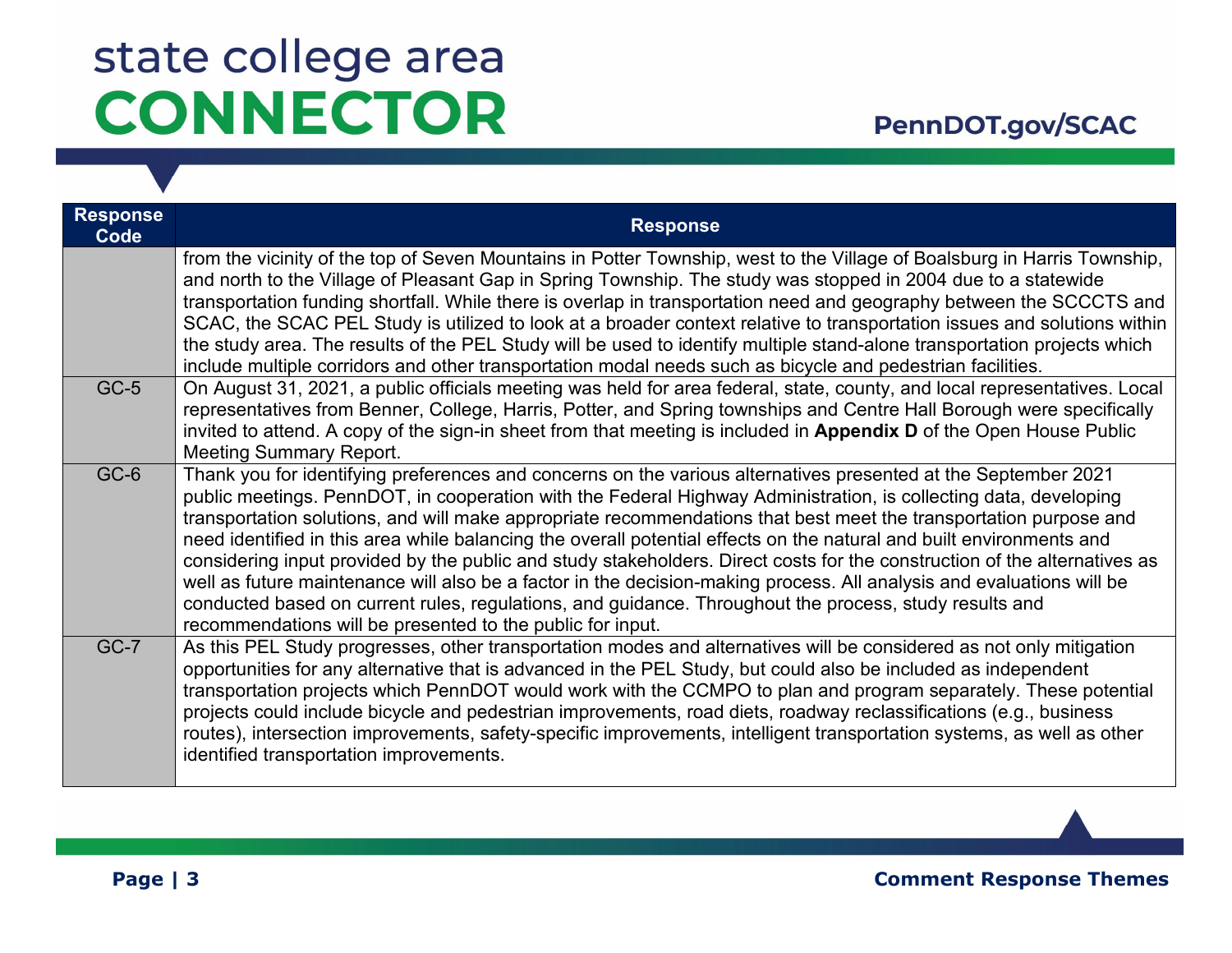| <b>Response</b><br>Code | <b>Response</b>                                                                                                                                                                                                                                                                                                                                                                                                                                                                                                                                                                                                                                                                                                                                                                                                                                                                                                                                                                                                                                                  |
|-------------------------|------------------------------------------------------------------------------------------------------------------------------------------------------------------------------------------------------------------------------------------------------------------------------------------------------------------------------------------------------------------------------------------------------------------------------------------------------------------------------------------------------------------------------------------------------------------------------------------------------------------------------------------------------------------------------------------------------------------------------------------------------------------------------------------------------------------------------------------------------------------------------------------------------------------------------------------------------------------------------------------------------------------------------------------------------------------|
|                         | During the NEPA and preliminary engineering study, more detailed analysis will be conducted to assess specific local<br>roadway improvements that need to be included as part of the SCAC project being advanced. Generally, these local<br>road improvements are necessary to support the Build Alternative changing traffic patterns and address issues the<br>Build Alternative causes on the network. These types of projects are called "connected actions". For example, if a PA<br>144 Build Alternative corridor is advanced, it will be determined what types of improvements would be necessary on PA<br>45 as a result of the proposed interchange and changing traffic patterns. Conversely, if a US 322 Build Alternative<br>corridor is advanced, it will be determined what types of improvements would be necessary on existing US 322 as a<br>result of the proposed interchange and changing traffic patterns.                                                                                                                                 |
| GC-8                    | The SCAC PEL Study started in February of 2020. Since that time, PennDOT representatives have attended various<br>Township/Borough meetings and developed a study website to keep the public informed. Additionally, PennDOT has<br>presented numerous times at various CCMPO meetings since early 2020, which were broadcast publicly and included<br>representatives from various municipalities. In October/November of 2020, a virtual public meeting was held to discuss<br>the scope, purpose, and need of the study. The virtual meeting notification process was accomplished by publishing<br>multiple advertisements in the Centre Daily Times and the Lewistown Sentinel, posting flyers at area convenience<br>stores, grocery stores, and other public gathering areas in the 70-square mile study area, and social media outreach<br>(Facebook and Twitter). In addition, the local communities were asked to forward the meeting announcement to their<br>interested citizens and place a link to the advertisement on their individual websites. |
| $GC-9$                  | The SCAC PEL Study process encompasses seven different phases. The SCAC PEL is currently in phase 4 (Screen<br>Alternatives and Determine Impacts). The SCAC PEL schedule currently calls for completion in the summer of 2022<br>which may extend into the fall in order to receive the Federal Highway Administration's approval to advance to<br>preliminary engineering and detailed environmental investigation. At that time, the alternative options to be advanced<br>will be made publicly known. The boards from the public meeting "State College Area Connector PEL Process"<br>(https://www.penndot.gov/RegionalOffices/district-2/ConstructionsProjectsAndRoadwork/SCAC/Documents/9-<br>2021 VPM/05 SCAC PEL-Process-Timeline-Board.pdf) and "What is the Process for Advancing Transportation                                                                                                                                                                                                                                                     |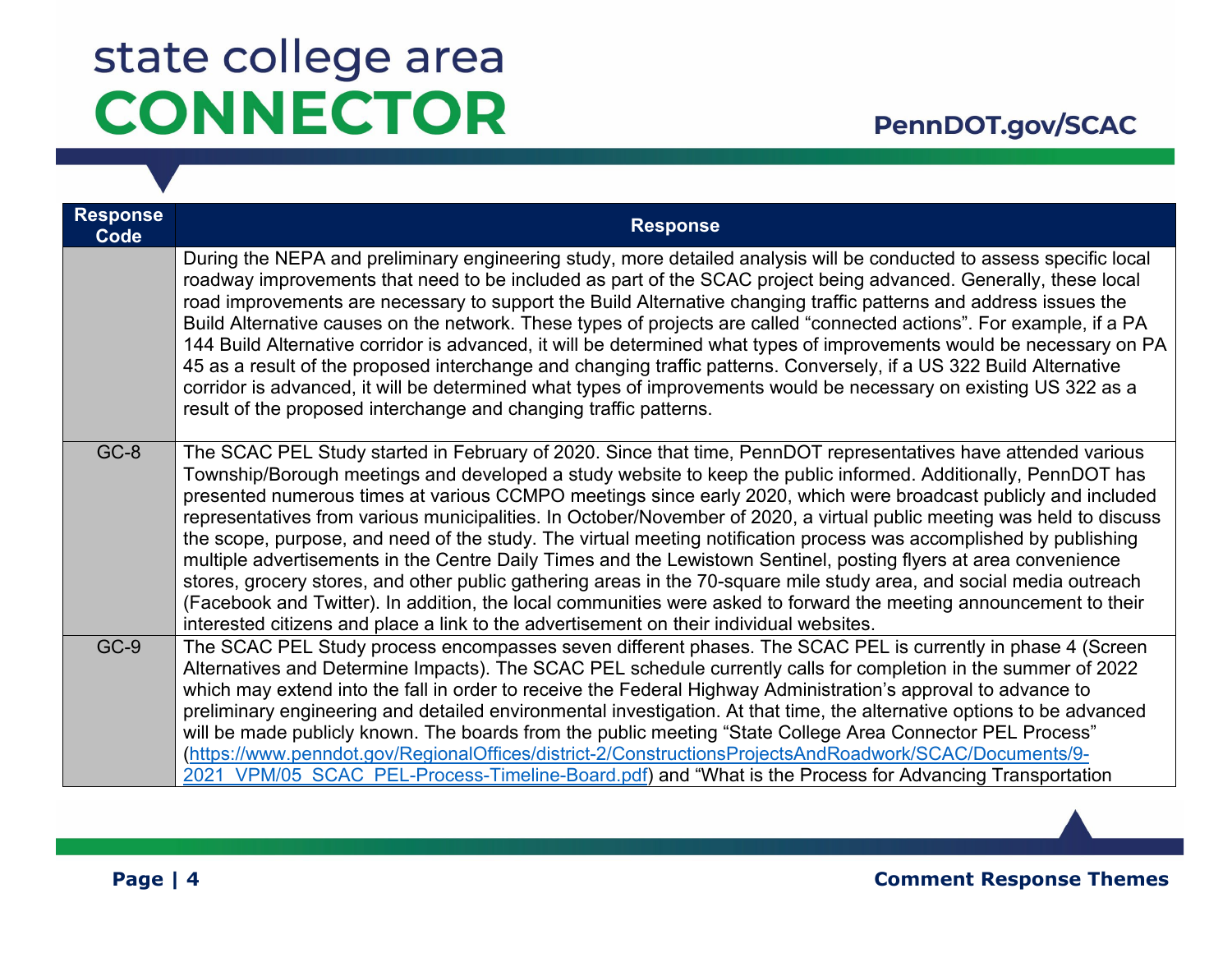#### PennDOT.gov/SCAC

| <b>Response</b><br>Code | <b>Response</b>                                                                                                             |
|-------------------------|-----------------------------------------------------------------------------------------------------------------------------|
|                         | Projects?" (https://www.penndot.gov/RegionalOffices/district-                                                               |
|                         | 2/ConstructionsProjectsAndRoadwork/SCAC/Documents/9-2021 VPM/03 Transportation-Process-Board.pdf) provide                   |
|                         | more information about the overall transportation project timelines and the PEL process as well.                            |
| GC-10                   | Direct notification regarding new information on the study website including notices of future public engagement            |
|                         | opportunities will be conducted via an email notification. Throughout the SCAC PEL Study, the public has joined the         |
|                         | notification database by visiting the study website and joining directly or by signing in at one of the public meetings and |
|                         | providing an email address. It is anticipated that as the alternatives are refined and engineering conducted, direct        |
|                         | outreach in the form of letters to potentially affected property owners may be conducted.                                   |
| GC-11                   | The next step in the SCAC PEL process will be to refine the mapping and corridors based on public comment and               |
|                         | present the revised information at a public meeting. It is anticipated that this meeting to present the revised materials   |
|                         | will be in the spring of 2022.                                                                                              |
| GC-12                   | The ability and right to make I-76 toll free for trucks is beyond the purview of PennDOT and this PEL Study. Those          |
|                         | types of endeavor would require approval by the Pennsylvania Turnpike Commission and state legislature.                     |
| GC-13                   | The SCAC open house public meeting was developed and conducted in accordance with PennDOT's Publication 295                 |
|                         | (Pub 295) (May 2021) – Project Level Public Involvement Handbook (Pub 295) which was coordinated with the Federal           |
|                         | Highway Administration. Pub 295 outlines acceptable formats for presenting and soliciting comments on transportation        |
|                         | projects with the public during the environmental and preliminary engineering phase of project development. As the          |
|                         | SCAC PEL Study results will be used in future environmental studies, the guidance outline in Pub 295 was deemed             |
|                         | appropriate for use in this study. In accordance with Pub 295, an open house public meeting, like the September 2021        |
|                         | SCAC public meeting, is an acceptable format. The meeting, such as the one held by PennDOT in September, was                |
|                         | purely for informational purposes and did not meet the requirements for a "meeting" as outlined in the Sunshine Law         |
|                         | (the Law defines a meeting as "any prearranged gathering of an agency which is attended or participated in by a             |
|                         | quorum of the members of an agency held for the purpose of deliberating agency business or taking official action.").       |
|                         | While the open house meeting did meet the first criteria of the Sunshine Law of being prearranged, it was not intended      |
|                         | to have a quorum of agency members in attendance, nor was agency business deliberated on or any official action             |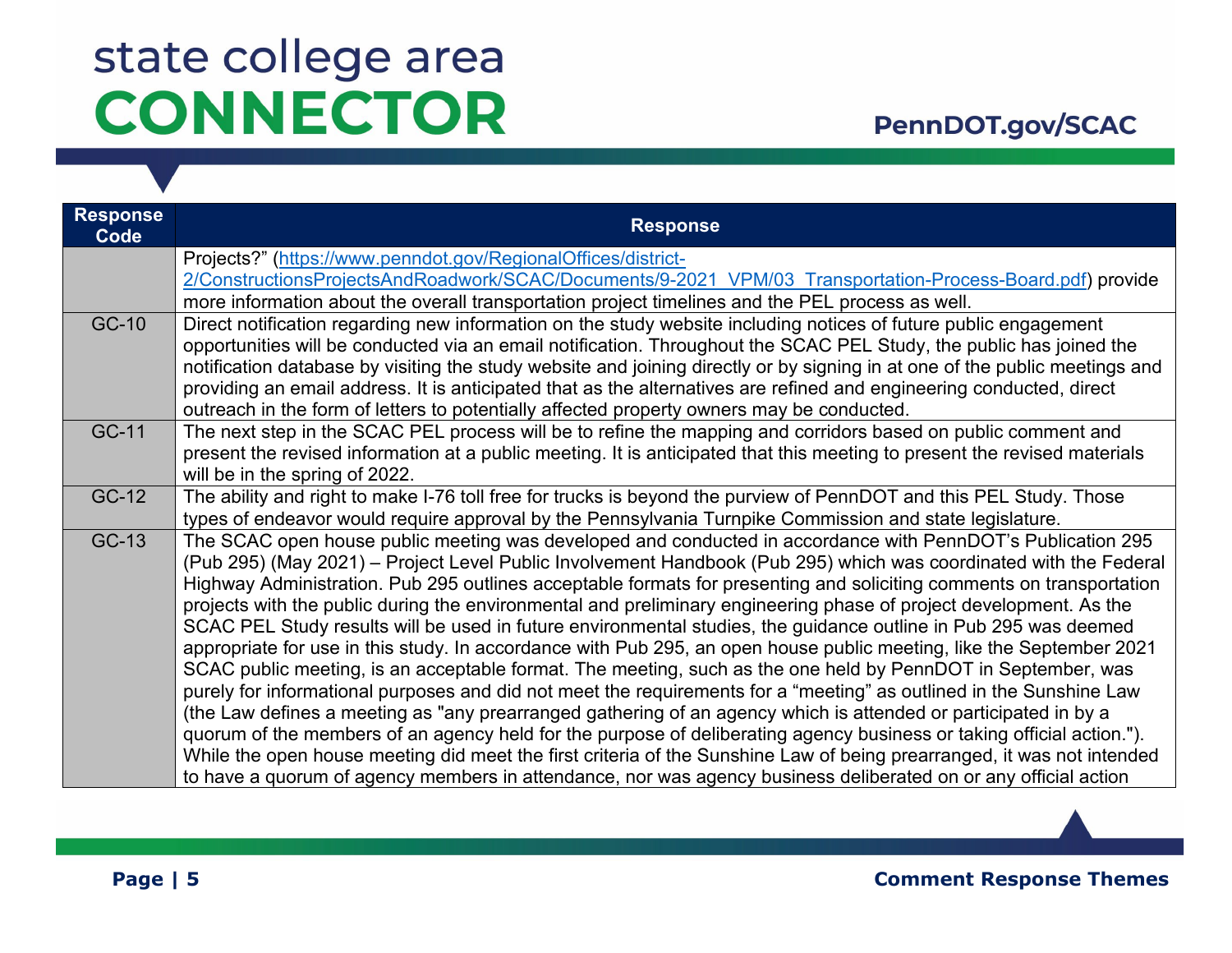### PennDOT.gov/SCAC

| <b>Response</b><br>Code | <b>Response</b>                                                                                                                                                                                                                                                                                                                                                                                                                                                                                                                                                                                                                                                                                                                                                                                                                                                                                                                                                              |
|-------------------------|------------------------------------------------------------------------------------------------------------------------------------------------------------------------------------------------------------------------------------------------------------------------------------------------------------------------------------------------------------------------------------------------------------------------------------------------------------------------------------------------------------------------------------------------------------------------------------------------------------------------------------------------------------------------------------------------------------------------------------------------------------------------------------------------------------------------------------------------------------------------------------------------------------------------------------------------------------------------------|
|                         | taken. This meeting provided draft study specific information for which PennDOT was soliciting public comments and<br>no agency or study decisions were made at the meeting. Future public meetings for this study may incorporate more<br>formal approaches to information sharing and comment collection.                                                                                                                                                                                                                                                                                                                                                                                                                                                                                                                                                                                                                                                                  |
| GC-14                   | In accordance with federal and state rules, regulations, and guidance, prior to advancing a single alternative for<br>construction, the transportation development process must be followed. This process includes development and<br>evaluation of a range of alternatives and the assessment of impacts and benefits for each alternative. This information<br>is used by FHWA and PennDOT as a basis for making informed decisions on what transportation improvements to<br>advance. Once an improvement is selected, final engineering design is necessary to refine the project-specific plans to<br>identify right-of-way needs and be detailed enough to construct the project. When a project is ready for construction,<br>PennDOT must follow and adhere to a prescriptive bid process that does not allow PennDOT to provide specific<br>entities construction projects or portions of a construction project without going through the competitive bid process. |
| GC-15                   | The movement of freight via the roadway network was one component of the traffic analysis conducted as part of this<br>PEL Study. Many factors influence freight movement. This study did not specifically consider rail as a reasonable<br>alternative for the movement of goods or people as the rail infrastructure is not located within the study area and the<br>installation of such infrastructure is cost prohibitive and would be as impactful as highway options and less beneficial at<br>moving people in a rural area.                                                                                                                                                                                                                                                                                                                                                                                                                                         |
| GC-16                   | Public comments received during the PEL process will be considered during the development and evaluation of<br>alternatives. When determining what alternatives will be advance for further consideration, PennDOT and FHWA will<br>make recommendations for alternatives that best meet the transportation purpose and need identified; consider input<br>provided by the public and study stakeholders; best balance the overall potential effects on the natural and built<br>environments; and provide suitable mitigation strategies to address adverse effects. Direct costs for the construction of<br>the alternatives as well as future maintenance will also be a factor in the decision-making process. All analysis and<br>evaluations will be conducted based on current rules, regulations, and guidance. Throughout the process, study results<br>and recommendations will be presented to the public for input.                                              |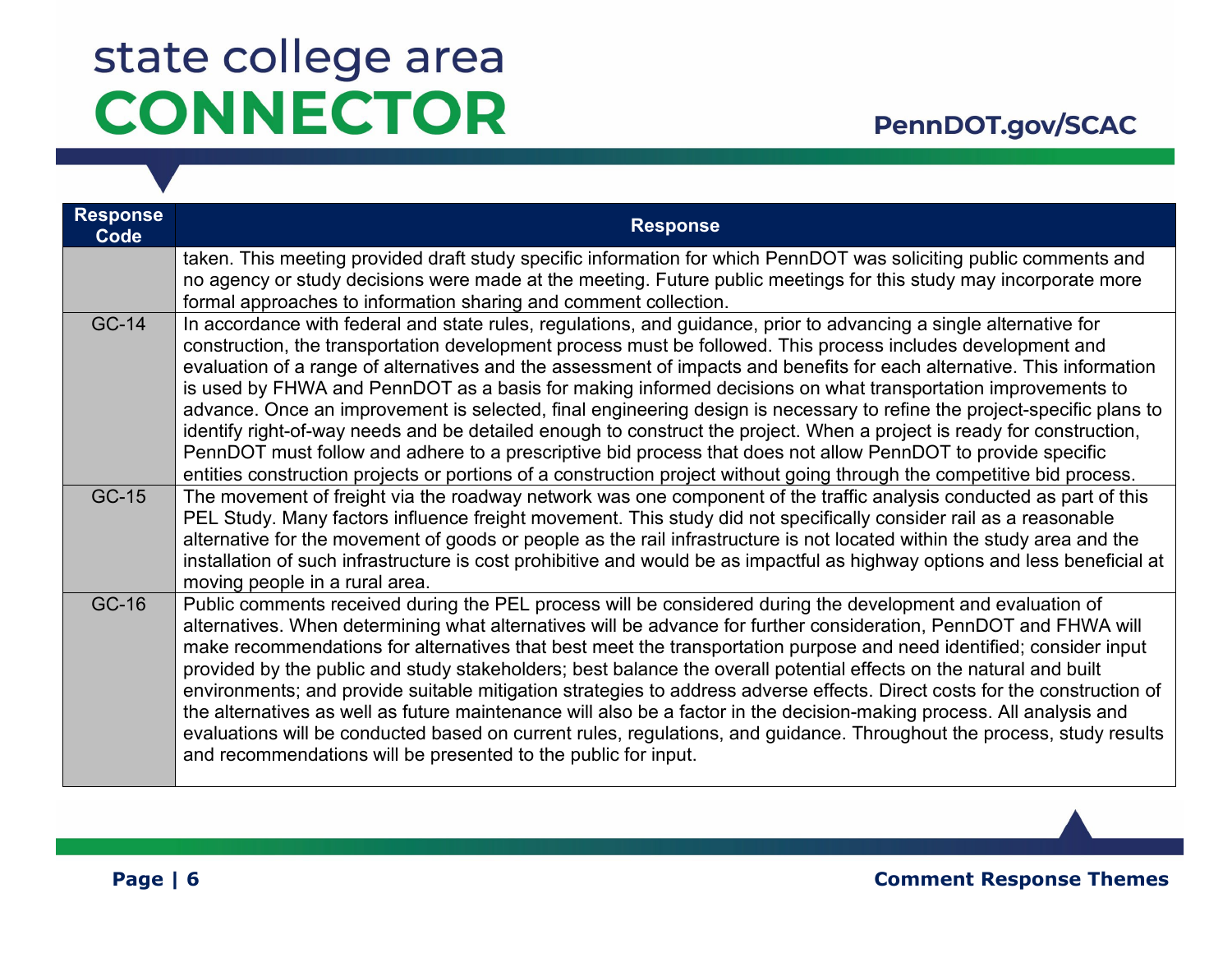| <b>Response</b><br>Code | <b>Response</b>                                                                                                                                                                                                                                                                                                                                                                                                                                                                                                                                                                                                                                                                                                                                                                                                                                                                                                                                                                                                                                                                                                                                                                                                                                                                                                                                                                                                                       |
|-------------------------|---------------------------------------------------------------------------------------------------------------------------------------------------------------------------------------------------------------------------------------------------------------------------------------------------------------------------------------------------------------------------------------------------------------------------------------------------------------------------------------------------------------------------------------------------------------------------------------------------------------------------------------------------------------------------------------------------------------------------------------------------------------------------------------------------------------------------------------------------------------------------------------------------------------------------------------------------------------------------------------------------------------------------------------------------------------------------------------------------------------------------------------------------------------------------------------------------------------------------------------------------------------------------------------------------------------------------------------------------------------------------------------------------------------------------------------|
|                         | Public comments received during an official public meeting public comment period will be identified and addressed in a<br>public meeting summary report. The public meeting summary report will be provided for public review on the study<br>website. Notifications will be sent to all Study interested parties that signed up on our website or attended public<br>meetings and provided an email address alerting them that the Summary Report is available for review. This process<br>has been utilized for past reports including the 2020 Virtual Public Meeting and the Purpose and Need reports. This<br>process will continue to be followed for all future reports and memoranda prepared as part of this study. This includes<br>the Draft and Final PEL Study Report. The Draft and Final PEL Study Report will provide a summary of the entire PEL<br>process including the study purpose and need; environmental setting alternatives analysis including explanation of the<br>range of alternatives and the rationale for why an alternative was considered and dismissed or advanced; identification<br>of alternatives to be advanced as an independent transportation project for further study; and an implementation plan<br>for the independent transportation project. FHWA and PennDOT will also be hosting future public meetings and<br>conducting public outreach at key milestones during the PEL Study. |
| GC-17                   | The PEL Study and preliminary engineering phase were funded under the 2019-2022 Centre County Transportation<br>Improvement Program (TIP). Additional preliminary engineering (PE) funding, as well as Final Design funding, is<br>included in the 2021-2024 TIP for a transportation solution deriving from this PEL Study. Funding for subsequent<br>phases including future right-of-way and construction will be determined after the preliminary engineering<br>(PE)/environmental study phase is complete.                                                                                                                                                                                                                                                                                                                                                                                                                                                                                                                                                                                                                                                                                                                                                                                                                                                                                                                      |
| GC-18                   | Your comments on exhibits will be considered for future public meetings. At these meetings, PennDOT and its<br>representatives are located at each exhibit station to aid in reviewing study information and addressing questions.                                                                                                                                                                                                                                                                                                                                                                                                                                                                                                                                                                                                                                                                                                                                                                                                                                                                                                                                                                                                                                                                                                                                                                                                    |
| GC-19                   | If any of the Build Alternatives are constructed, the new roadway will be a state highway which is monitored by the<br>state police. During detailed design phases, emergency management agencies are consulted to identify potential<br>access and other emergency management needs along the roadway. While these services are supplied locally, the<br>new facility would improve safety for the traveling public over current conditions and should lessen the need for<br>emergency management.                                                                                                                                                                                                                                                                                                                                                                                                                                                                                                                                                                                                                                                                                                                                                                                                                                                                                                                                  |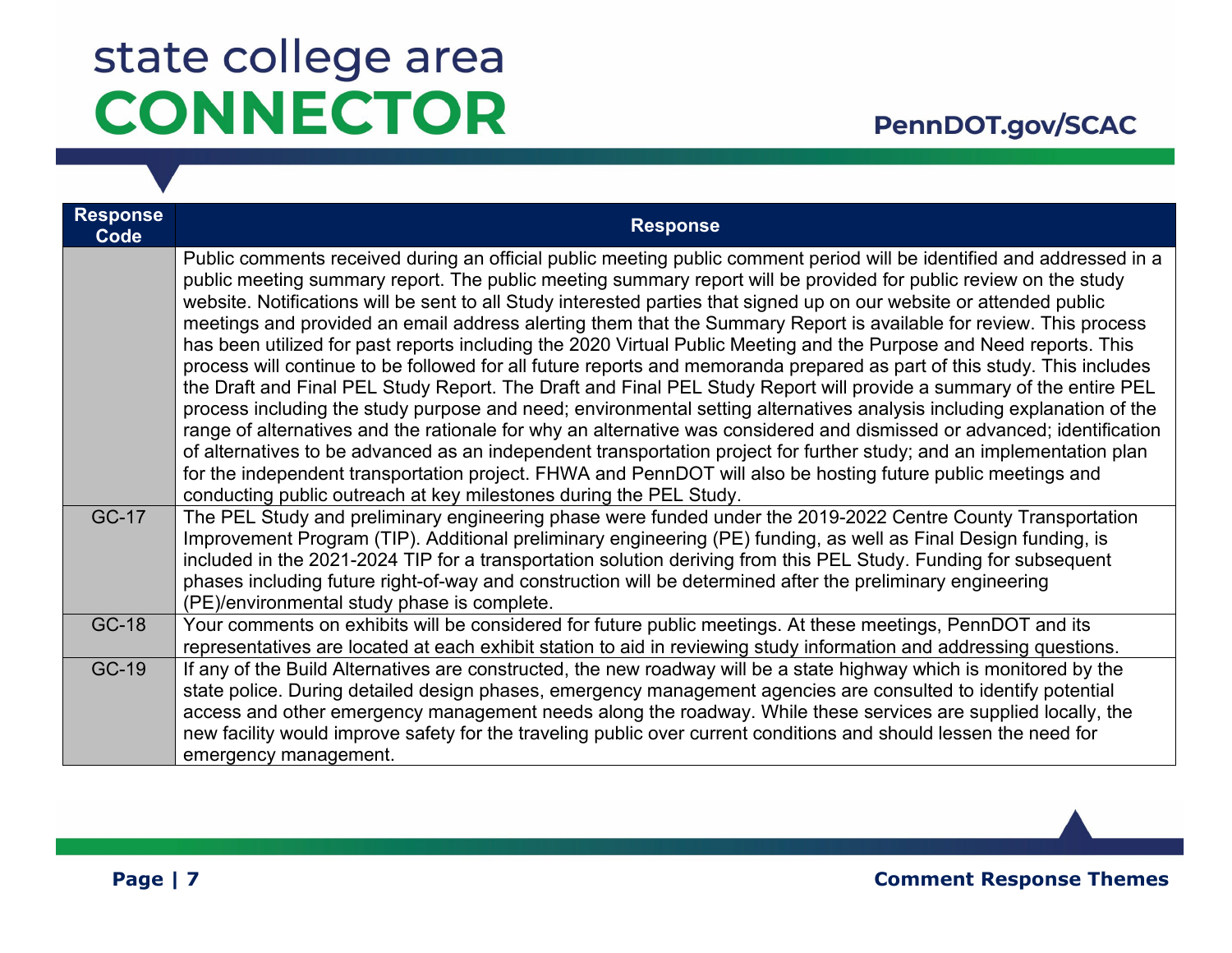| <b>Response</b><br>Code | <b>Response</b>                                                                                                                                                                                                                                                                                                                                                                                                                                                                                                                                                                                                                                                                                                                                                                                                                                                                                                    |
|-------------------------|--------------------------------------------------------------------------------------------------------------------------------------------------------------------------------------------------------------------------------------------------------------------------------------------------------------------------------------------------------------------------------------------------------------------------------------------------------------------------------------------------------------------------------------------------------------------------------------------------------------------------------------------------------------------------------------------------------------------------------------------------------------------------------------------------------------------------------------------------------------------------------------------------------------------|
| GC-20                   | This PEL Study will consider independent transportation projects which PennDOT would work with the CCMPO to plan<br>and program separately. While these potential projects could include bicycle and pedestrian improvements, road diets,<br>roadway reclassifications (e.g., business routes), intersection improvements, safety-specific improvements, intelligent<br>transportation systems, as well as other identified transportation improvements, specific consideration will be given for<br>a future project on PA 45 to address transportation concerns that exist today on that roadway. PA 45 has been<br>identified as having safety concerns, high traffic volumes for the roadway type, and poor traffic levels of service.<br>Following the traffic analysis for the PEL study, the 2050 Build Network traffic analysis will aid in determining what<br>future improvement would best serve PA 45. |

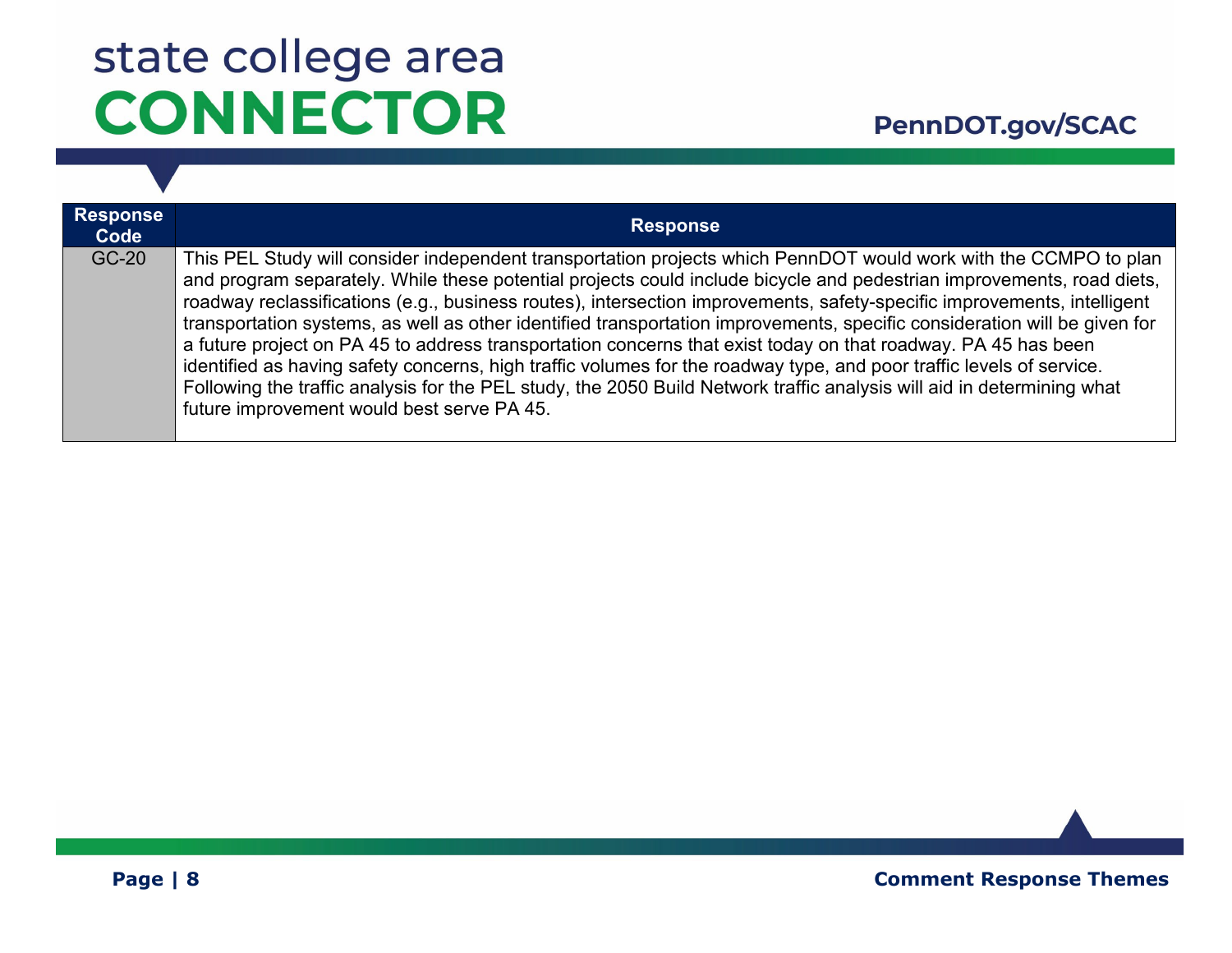### PennDOT.gov/SCAC

| <b>Response</b><br>Code | <b>Response</b>                                                                                                         |
|-------------------------|-------------------------------------------------------------------------------------------------------------------------|
|                         | Alternative Routing/Engineering (AR/E)                                                                                  |
| $AR/E-1$                | The previously collected traffic and engineering data was re-evaluated and supplemented with updated information        |
|                         | where needed and documented in the data refresh prior to the SCAC PEL Study. Residential and commercial                 |
|                         | development has also been updated on the base mapping to reflect current conditions (See GC-1 for more                  |
|                         | information). The purpose of the SCAC PEL Study is to develop and evaluate a range of alternatives to improve           |
|                         | mobility, reduce congestion, and address safety. Any proposed alternative design will be developed in accordance with   |
|                         | PennDOT design standards and specifications as outlined in various manuals approved by FHWA for the design              |
|                         | speed, safety features, and other requirements for a transportation facility. PennDOT is committed to ensuring the      |
|                         | safety to protect their employees, the traveling public, and their assets (e.g., roadways and bridges).                 |
| $AR/E-2$                | As a condition of the SCAC PEL Study, all alternatives considered will be developed in accordance with PennDOT and      |
|                         | FHWA standards for the appropriate classification of roadway. These standards will establish requirements for design    |
|                         | speed, severity of horizontal curvature, maximum and minimum vertical grades, number and width of travel lanes, and     |
|                         | other design parameters. In addition, the alternatives will be designed to accommodate design year (future) traffic,    |
|                         | including truck traffic, through the study area. Traffic performance and safety will be components of the engineering   |
|                         | studies. Each of the alternatives will be evaluated against the established purpose and needs of the Study.             |
|                         | Determining the Build Alternative corridor locations began by identifying the logical termini and routing corridors to  |
|                         | connect the termini locations by best avoiding and/or minimizing potential involvement with critical, regulated         |
|                         | environmental features while minimizing potential impacts on all natural and built environments. Logical termini are    |
|                         | defined as the rational end points for a transportation improvement project. The Build Alternatives have only been      |
|                         | conceptually engineered to the extent that corridor widths were determined to establish parameters for identifying      |
|                         | potential resources that could be affected and connectivity of the local road network. As such, some structure crossing |
|                         | considerations (e.g., bridges and interchanges) of important local roads have been included in areas where severing     |
|                         | these roadways would create excessive impacts to reconnect the local roadway network. The future National               |
|                         | Environmental Policy Act (NEPA) phase of any project(s) that develop from the PEL Study would identify connected        |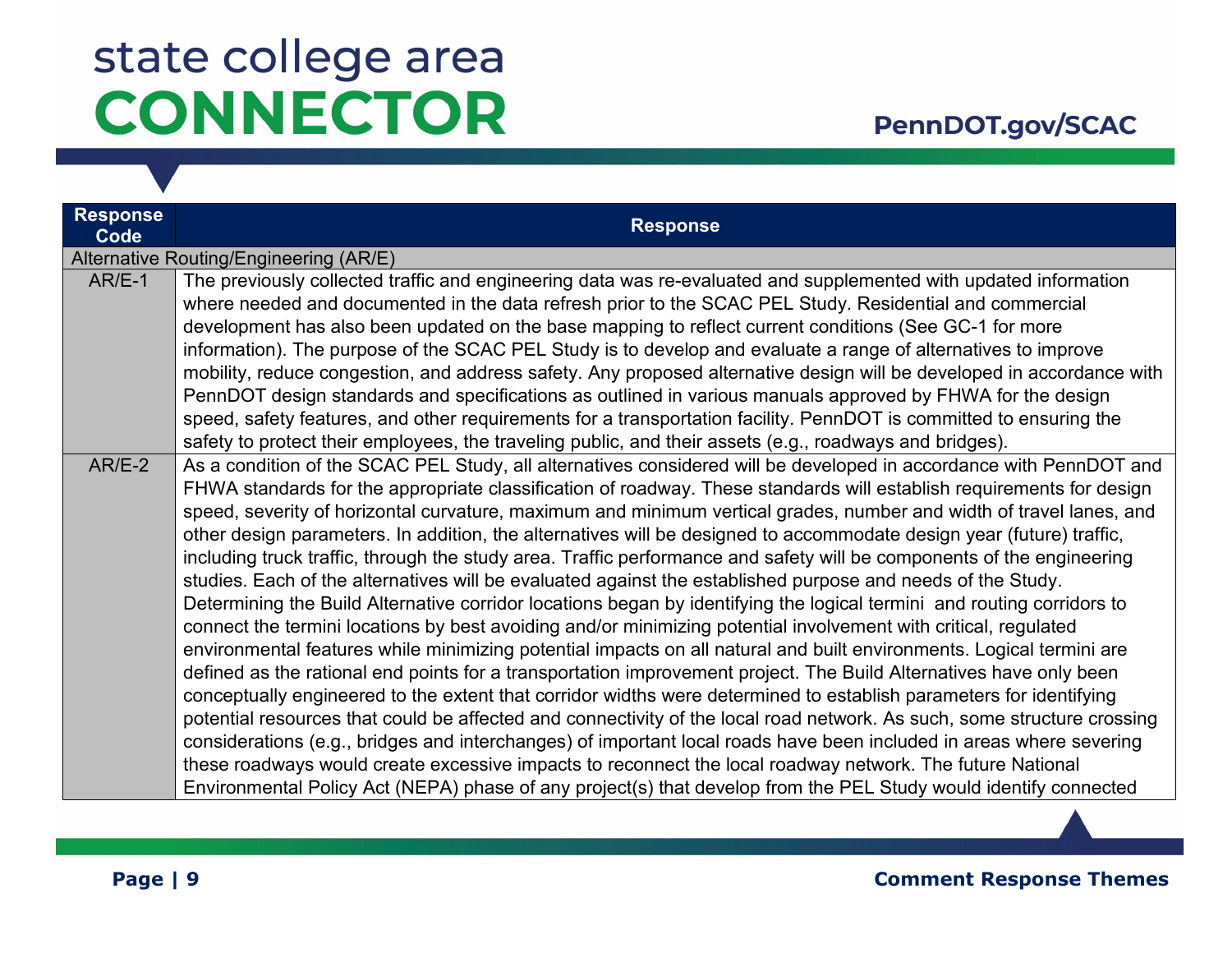### PennDOT.gov/SCAC

| <b>Response</b><br>Code | <b>Response</b>                                                                                                                                                                                                                                                                                                                                                                                                                                                                                                                                                                                                                                                                                                                                                                                                                                                                                                                                                                                                                                                                                                                                                                                                                                                                                                                                                                                 |
|-------------------------|-------------------------------------------------------------------------------------------------------------------------------------------------------------------------------------------------------------------------------------------------------------------------------------------------------------------------------------------------------------------------------------------------------------------------------------------------------------------------------------------------------------------------------------------------------------------------------------------------------------------------------------------------------------------------------------------------------------------------------------------------------------------------------------------------------------------------------------------------------------------------------------------------------------------------------------------------------------------------------------------------------------------------------------------------------------------------------------------------------------------------------------------------------------------------------------------------------------------------------------------------------------------------------------------------------------------------------------------------------------------------------------------------|
|                         | local roadway improvements that are needed as a direct result of the proposed project (e.g., intersection/local roadway<br>improvement at interchanges).                                                                                                                                                                                                                                                                                                                                                                                                                                                                                                                                                                                                                                                                                                                                                                                                                                                                                                                                                                                                                                                                                                                                                                                                                                        |
| $AR/E-3$                | The Build Alternative corridors presented were developed, in part, from previous transportation studies conducted in<br>the area. The Build Alternative corridors were evaluated for compliance with current design standards along with<br>potential impacts to existing natural, cultural, and built environment. Some location modifications were necessary to<br>avoid parks and minimize potential impacts on residential and business properties that were not present or as fully<br>developed when the corridors were previously proposed. Adjustments to vertical grades, horizontal curvature and other<br>parameters were also considered to reduce potential impacts, lessen depth of excavation or embankment, and better<br>balance earthwork. In addition to reviewing previously developed alternatives, new corridor routes were investigated to<br>determine if other alternatives could be designed and located with less disturbance or lessen the potential impact to<br>critical features. Any Build Alternative corridor advanced must satisfy the project Purpose and Needs and comply with<br>appropriate design speeds and other design specifications/requirements.                                                                                                                                                                                                  |
| $AR/E-4$                | There are eight total Build Alternatives under consideration for the SCAC PEL Study along with the US 322 Upgrade<br>Alternative. Five of the Build Alternatives generally follow existing US 322 and three of the Build Alternatives generally<br>follow existing PA 144. At this time, all of the proposed Build Alternatives are being considered equally. These<br>alternatives represent a general corridor width (ranging between 350' and 800') where future alignment options could<br>be further developed. These corridors were developed with conceptual engineering criteria and limited design<br>application of those criteria. If a Build Alternative or the US 322 Upgrade Alternative corridor is advanced for further<br>study, preliminary design will be conducted to further refine the alternative's location, develop specific project limits,<br>balance earthwork, identify sideroad treatments, create detailed construction cost, confirm other associated<br>engineering elements, as well as determine environmental impacts and mitigation (e.g., wildlife crossings, visual<br>screening, wetland replacement). Interchange locations, needs, and overall connectivity will be further considered.<br>Appropriate coordination with the local municipalities will be conducted regarding access, refinement of alternatives,<br>and context sensitive solutions. |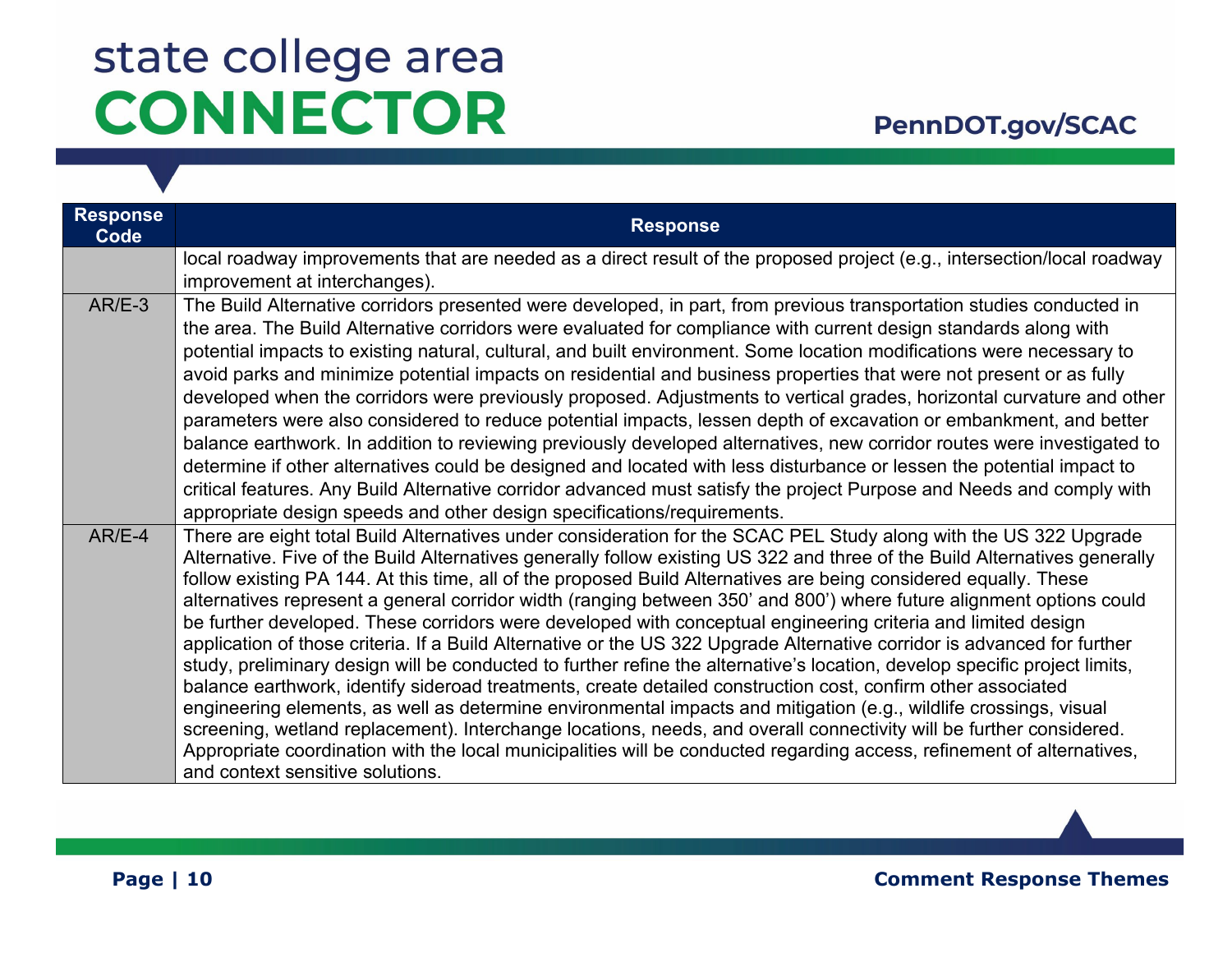| <b>Response</b><br>Code | <b>Response</b>                                                                                                                                                                                                                                                                                                                                                                                                                                                                                                                                                                                                                                                                                                                                                                                                                                                                                                                                                                                                                                                                                                                                                                                                                                           |
|-------------------------|-----------------------------------------------------------------------------------------------------------------------------------------------------------------------------------------------------------------------------------------------------------------------------------------------------------------------------------------------------------------------------------------------------------------------------------------------------------------------------------------------------------------------------------------------------------------------------------------------------------------------------------------------------------------------------------------------------------------------------------------------------------------------------------------------------------------------------------------------------------------------------------------------------------------------------------------------------------------------------------------------------------------------------------------------------------------------------------------------------------------------------------------------------------------------------------------------------------------------------------------------------------|
| $AR/E-5$                | Each of the proposed Build Alternative corridors would impact the gas line that traverses the study area from the<br>interchange at US 26 south to US 322. The PA 144 Build Alternatives would have a greater potential impact due to the<br>proposed corridor paralleling the gas line and creating a long, longitudinal impact as opposed to the US 322 Build<br>Alternatives which generally cross the gas line on a more perpendicular alignment.                                                                                                                                                                                                                                                                                                                                                                                                                                                                                                                                                                                                                                                                                                                                                                                                     |
| $AR/E-6$                | While specific design criteria have been developed for the SCAC PEL Study, the Build Alternatives have not been fully<br>designed. Essentially, the Build Alternatives have been conceptually engineered to the extent that corridor widths, for<br>the mainline only, were developed to establish parameters for identifying potential resources that could be affected and<br>to provide continued connectivity of the local road network. As such, some structure crossing considerations of<br>important local roads have been included in areas where severing these roadways would create excessive impacts to<br>reconnect the local roadway network. This PEL Study will also identify other independent transportation improvements<br>within the study area for future planning purposes. These potential independent transportation projects could include<br>new connections, road diets, roadway reclassifications, safety specific improvements, as well as other improvements.<br>Future NEPA phase of any project(s) that develop from the PEL Study would identify connected local roadway<br>improvements that are needed as a direct result of the proposed project (e.g., intersection/local roadway improvement<br>at interchanges). |
| $AR/E-7$                | Impacts to communities, including potential displacements of homes, fragmentation of community cohesion, and<br>impacts to community facilities (including, but not limited to, public parks, trails, and facilities that service the<br>communities) are being considered during the assessment of all proposed corridors. This assessment also includes<br>potential impacts to low-income and minority populations (in compliance with Executive Order 12898 - Federal Actions<br>to Address Environmental Justice in Minority Populations and Low-Income Population and other federal regulations).<br>While the US 322 corridor includes many residential developments and plans for future developments, PennDOT also<br>recognizes the rural nature of both the US 322 and the PA 144 corridors which include more dispersed rural<br>communities relying on an agriculture economy and the viability of farm operations. Community impacts, including<br>impacts to both residential development communities and rural farm communities, will be considered along with<br>impacts to cultural (includes historic properties and known archaeological sites) and natural resources (includes                                                       |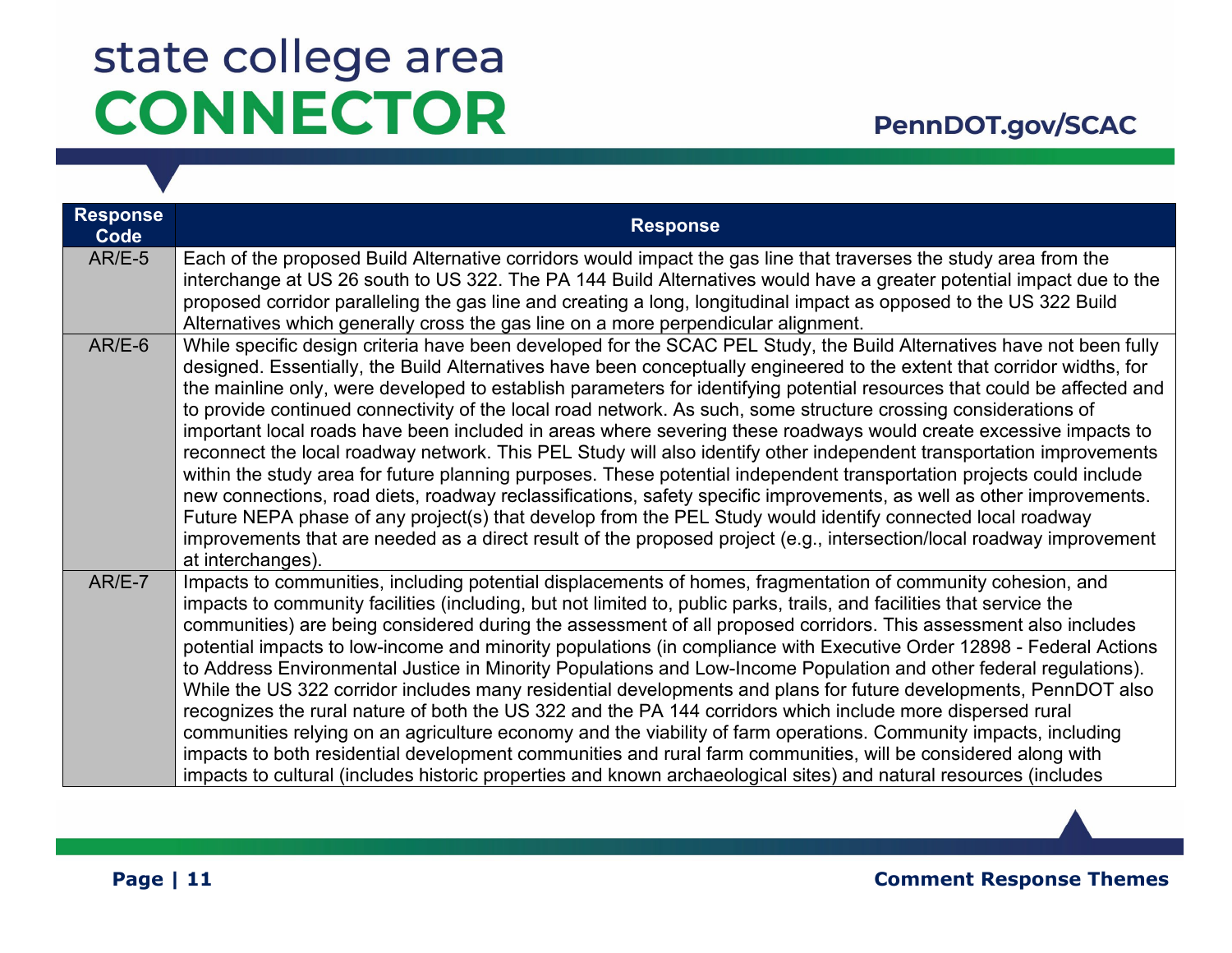### PennDOT.gov/SCAC

| <b>Response</b><br>Code | <b>Response</b>                                                                                                                                                                                                                                                                                                                                                                                                                                                                                                                                                                                                                                                                                                                                                                                                                                                                                                                                                                                                                                                                                                                                                                                                    |
|-------------------------|--------------------------------------------------------------------------------------------------------------------------------------------------------------------------------------------------------------------------------------------------------------------------------------------------------------------------------------------------------------------------------------------------------------------------------------------------------------------------------------------------------------------------------------------------------------------------------------------------------------------------------------------------------------------------------------------------------------------------------------------------------------------------------------------------------------------------------------------------------------------------------------------------------------------------------------------------------------------------------------------------------------------------------------------------------------------------------------------------------------------------------------------------------------------------------------------------------------------|
|                         | wetlands, streams, forestlands, and threatened and endangered species) in an effort to avoid and minimize impacts to<br>all valuable and protected resources to the extent possible.                                                                                                                                                                                                                                                                                                                                                                                                                                                                                                                                                                                                                                                                                                                                                                                                                                                                                                                                                                                                                               |
| $AR/E-8$                | There are eight total Build Alternatives under consideration for the SCAC PEL Study along with the US 322 Upgrade<br>Alternative. Five of the Build Alternatives generally follow existing US 322 (two generally south of existing US 322 and<br>three that extend north and south of existing US 322) and three of the Build Alternatives generally follow existing PA<br>144. Each of these alternatives were initiated by identifying logical termini for which to provide a consistent connection<br>to the existing roadway network. Logical termini are defined as the rational end points for a transportation<br>improvement. The logical termini for the alternatives were determined to be:<br>• US 322 – The four-lane limited access portion of US 322 near Potters Mills<br>• US 322 – The four-lane limited access portion of US 322 (Mt. Nittany Expressway) at or near Boalsburg.<br>I-99 – Limited access I-99 facility north of Pleasant Gap.<br>Any alternative developed for this project had to connect to these endpoints. From those termini locations, alternative<br>corridors were developed that can best avoid and minimize impacts to the natural and built environments, while still |
| $AR/E-9$                | meeting the purpose and needs of the PEL Study.<br>The Build Alternative corridors and PEL Study resources are available for review on the study webmap. The webmap                                                                                                                                                                                                                                                                                                                                                                                                                                                                                                                                                                                                                                                                                                                                                                                                                                                                                                                                                                                                                                                |
|                         | can be found on the study website at www.PennDOT.gov/SCAC (State College Area Connector - PEL Study<br>Resources (arcgis.com))                                                                                                                                                                                                                                                                                                                                                                                                                                                                                                                                                                                                                                                                                                                                                                                                                                                                                                                                                                                                                                                                                     |
| $AR/E-10$               | PennDOT is in the process of developing planning level construction cost estimates for each of the potential Build<br>Alternative corridors. This estimated construction cost will be determined by quantifying major construction items such<br>as pavement, structures, earthwork, and drainage items and applying a unit cost per linear foot of alignment. This unit<br>cost is then multiplied by the length of each corridor to determine an estimated construction cost. Additional costs<br>associated with right-of-way acquisition, utility relocation, environmental mitigation will be applied to determine a<br>planning-level cost estimate for each Build Alternative corridor. The long term future maintenance costs will also be a<br>factor when evaluating total alternative costs.                                                                                                                                                                                                                                                                                                                                                                                                            |

**Page | 12** Comment Response Themes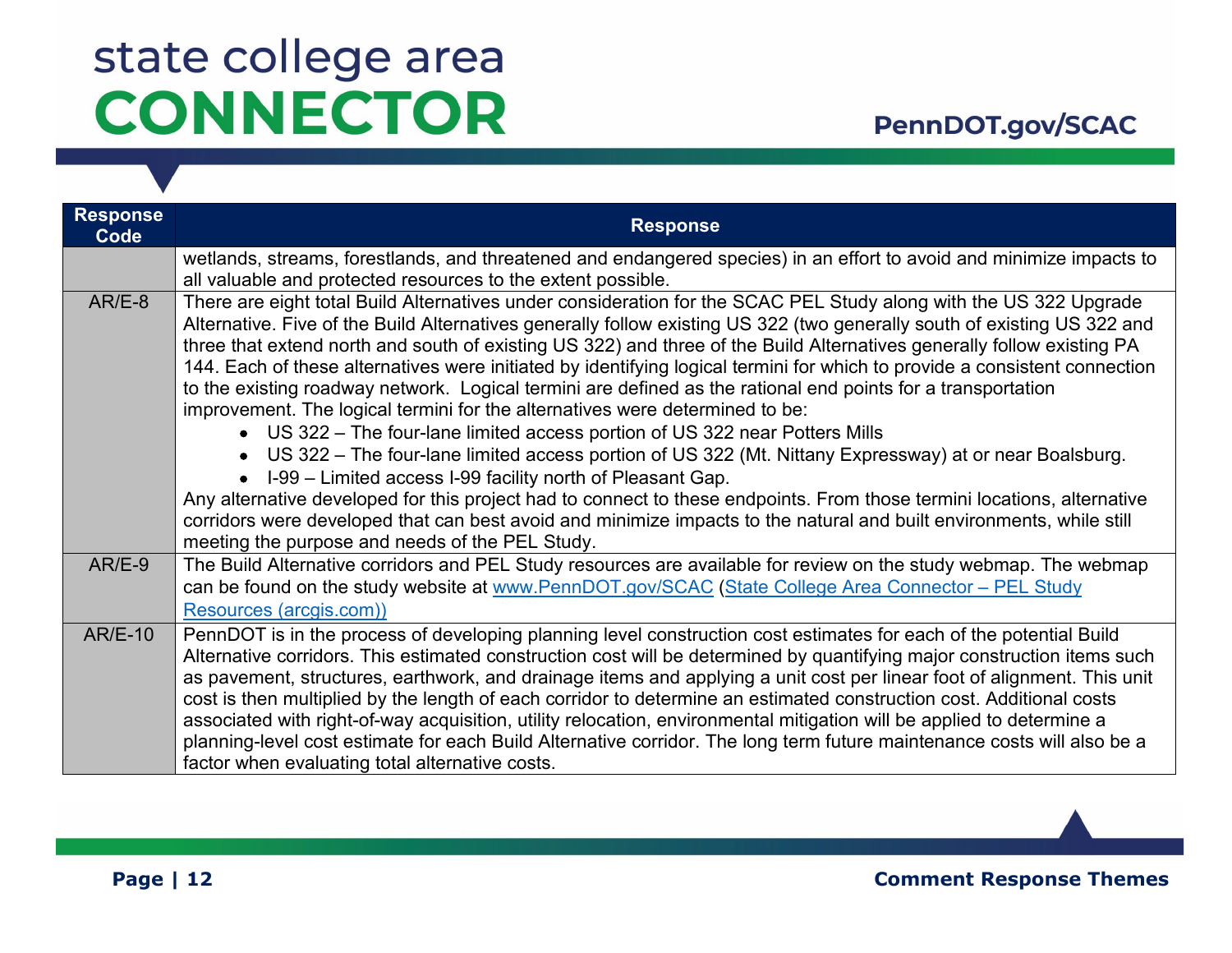| <b>Response</b><br><b>Code</b> | <b>Response</b>                                                                                                                                                                                                                                                                                                                                                                                                                                                                                                                                                                                                                                                                                                                                                                                                   |
|--------------------------------|-------------------------------------------------------------------------------------------------------------------------------------------------------------------------------------------------------------------------------------------------------------------------------------------------------------------------------------------------------------------------------------------------------------------------------------------------------------------------------------------------------------------------------------------------------------------------------------------------------------------------------------------------------------------------------------------------------------------------------------------------------------------------------------------------------------------|
| <b>AR/E-11</b>                 | The proposed Build Alternatives are essentially corridors that future alignments could be developed within if the<br>alternative is advanced for further study. The information in the environmental comparison matrices are not actual<br>impact tallies but simply identify resources that are found within the various corridors. Should the alternative be<br>advanced for further study, preliminary engineering activities would occur to define a limit of disturbance associated<br>with the proposed project as well as any additional local road improvements and mitigation measures that would need<br>to occur as a result of the proposed project.                                                                                                                                                  |
| <b>AR/E-12</b>                 | A tunnel alternative was dismissed from previous studies due to initial construction and long term maintenance costs.<br>Other current factors that would deem tunneling as infeasible include excessive impacts to the existing underground<br>mining operations and quarries, and the probability of encountering pyritic material during blasting and excavation<br>operations. The cost of handling and disposal or treatment of the pyritic material would be factored into the costs of this<br>alternative. Additionally, trucks carrying hazardous materials would not be allowed to traverse the tunnel, therefore<br>would remain on the local roadway network.                                                                                                                                         |
| <b>AR/E-13</b>                 | As the Build Alternative corridors are further refined, specific topographic sensitivities (e.g., sinkholes) will be evaluated<br>and avoided, where feasible. There are known sinkholes and general karst topography throughout the study area.<br>Treatment of potential sinkholes will be built into cost estimates.                                                                                                                                                                                                                                                                                                                                                                                                                                                                                           |
| $AR/E-14$                      | Interchange locations providing local access to the Build Alternative are currently indicated conceptually to aid with<br>completion of the traffic model. Future NEPA phase of any project(s) that develops from the PEL Study would refine<br>interchange locations and update the design to reflect ramp geometry and lane configuration accordingly. Additionally,<br>constructability and local roadway access will be considered during the refinement of the alternatives. Costs and<br>impacts associated with temporary roadways or interim improvements would be considered in detail during the NEPA<br>phase for any alternative advanced. In this PEL Study, maintenance of traffic during construction will not be designed<br>and would only be included as a cost estimate for planning purposes. |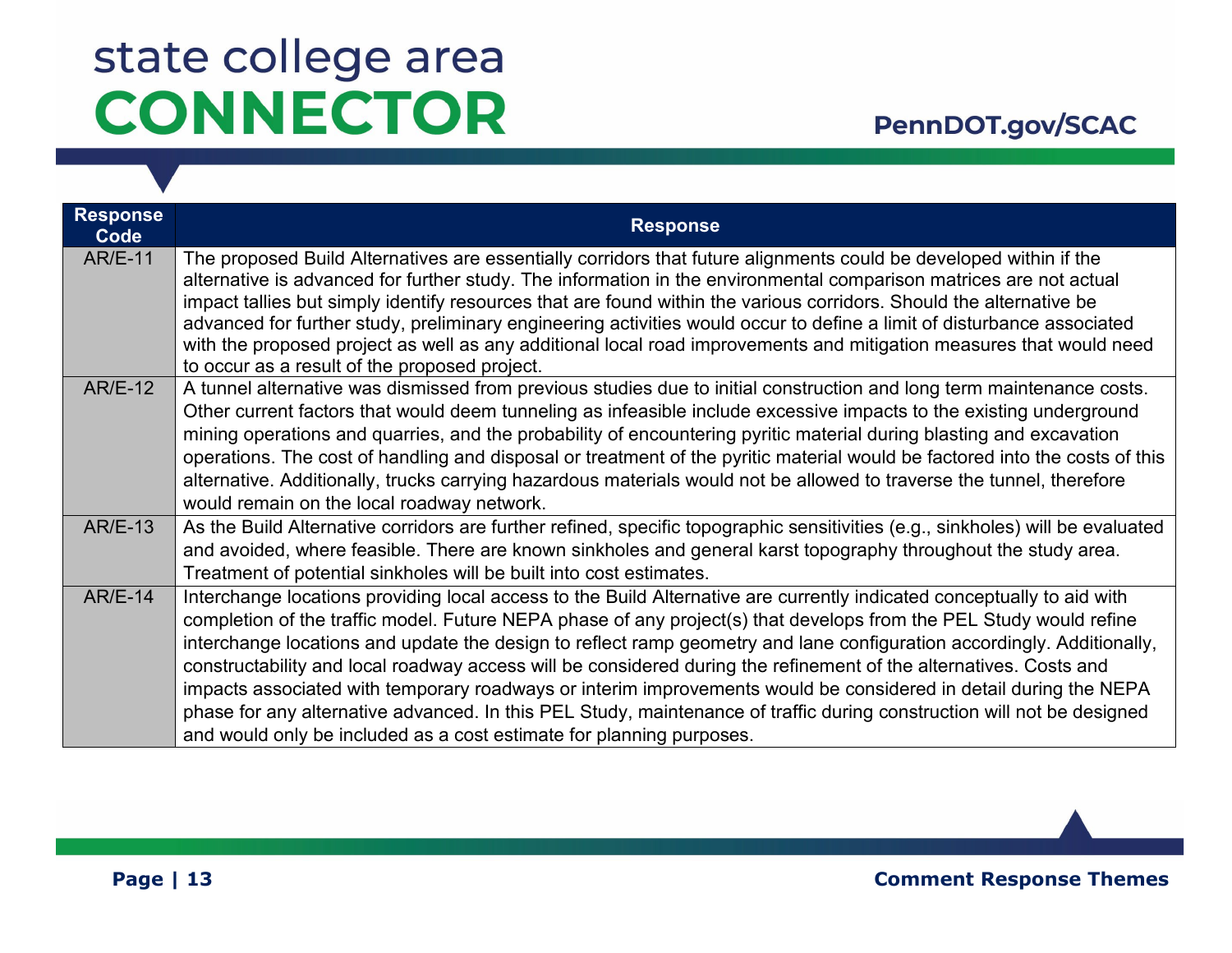| <b>Response</b><br>Code | <b>Response</b>                                                                                                                                                                                                                                                                                                |
|-------------------------|----------------------------------------------------------------------------------------------------------------------------------------------------------------------------------------------------------------------------------------------------------------------------------------------------------------|
| <b>AR/E-15</b>          | For the purposes of this PEL Study, the Build Alternatives are being designed as a limited access freeway and will<br>meet applicable design criteria. Narrower grassed medians along with paved medians with barriers are being<br>considered to reduce the overall footprint and potential resource impacts. |

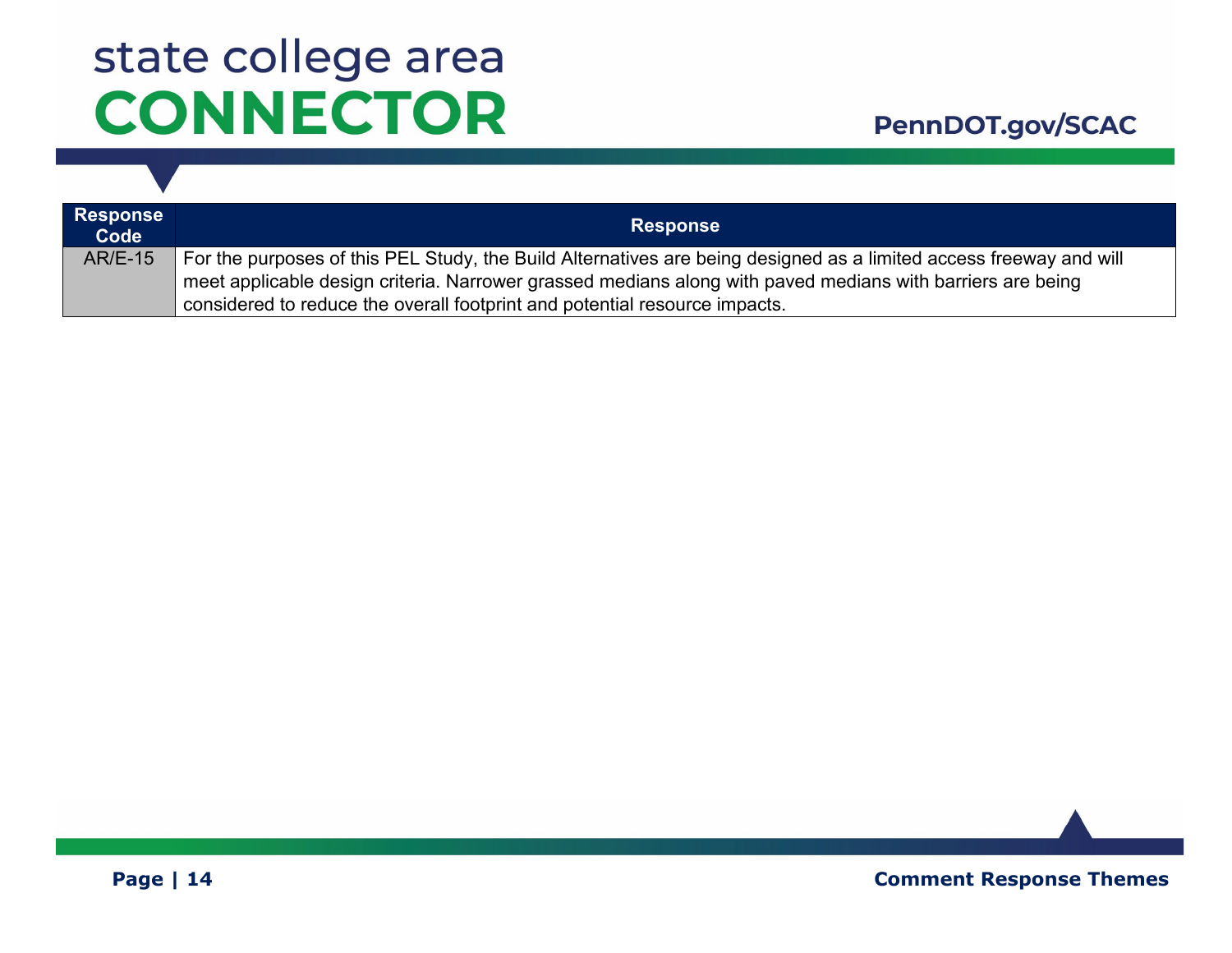| <b>Response</b><br>Code | <b>Response</b>                                                                                                                                                                                                                                                                                                                                                                                                                                                                                                                                                                                                                                                                                                                                                                                                                                                                                                                                                                                                                                             |
|-------------------------|-------------------------------------------------------------------------------------------------------------------------------------------------------------------------------------------------------------------------------------------------------------------------------------------------------------------------------------------------------------------------------------------------------------------------------------------------------------------------------------------------------------------------------------------------------------------------------------------------------------------------------------------------------------------------------------------------------------------------------------------------------------------------------------------------------------------------------------------------------------------------------------------------------------------------------------------------------------------------------------------------------------------------------------------------------------|
| Traffic (T)             |                                                                                                                                                                                                                                                                                                                                                                                                                                                                                                                                                                                                                                                                                                                                                                                                                                                                                                                                                                                                                                                             |
| $T-1$                   | Based upon current available traffic data from PennDOT's TIRe website, heavy vehicles (e.g., tractor trailers) account<br>for approximately 20% to 25% of the traffic on the existing US 322 corridor. This is a "higher than typical" amount of<br>truck traffic on similar type facilities, with the statewide average being on the order of 5% to 7%.<br>Current trip origin and destination (O-D) data of study area traffic indicates that approximately 9 out of 10 heavy trucks<br>(e.g., tractor trailers) on the US 322 corridor in the vicinity of Potter's Mills Gap travel through the study area (thru trip).<br>It is also estimated that approximately 3 out of every 5 heavy trucks on the US 322 corridor are coming from or headed<br>to the I-80 corridor. This data also shows that a larger percentage of medium trucks have local destinations in State<br>College area. It should be noted that for the purposes of this SCAC Study, the O-D data presented to date has treated<br>"State College" as a local origin or destination. |
| $T-2$                   | Addressing congestion, safety, and system continuity of the study area roadway network have been identified as needs<br>of the study. Relative to traffic, the purpose of this project is to identify improvement alternative(s) and to evaluate and<br>compare the effectiveness of each in addressing these needs.<br>However, traffic is only one consideration which must be assessed when evaluating the impact and benefit of new<br>transportation improvement. Alternatives that meet the purpose and need of the study while balancing the potential<br>impacts to the natural, cultural, and built environmental and is cost effective will be advanced for further consideration<br>for preliminary engineering and detailed environmental investigations (e.g., National Environmental Policy Act (NEPA)<br>phase analysis).                                                                                                                                                                                                                    |
| $T-3$                   | Future year traffic volume forecasts for the study reflect what the CCMPO and municipalities in the region anticipate for<br>future growth in population and employment demographics relative to current zoning and approved or anticipated<br>development. (Growth and development are handled at the local level not controlled by PennDOT.)                                                                                                                                                                                                                                                                                                                                                                                                                                                                                                                                                                                                                                                                                                              |
| $T-4$                   | The Highway Safety Manual (HSM) safety analysis conducted on the No-Build Alternative, US 322 Build Alternatives,<br>PA 144 Build Alternative, and the US 322 Upgrade Existing Alternative considers several factors that influence safety<br>of a roadway, such as roadway geometry, traffic volumes, and traffic composition. These various factors influence the<br>proposed safety score an alternative received which is then compared to the HSM analysis of the No Build Alternative.                                                                                                                                                                                                                                                                                                                                                                                                                                                                                                                                                                |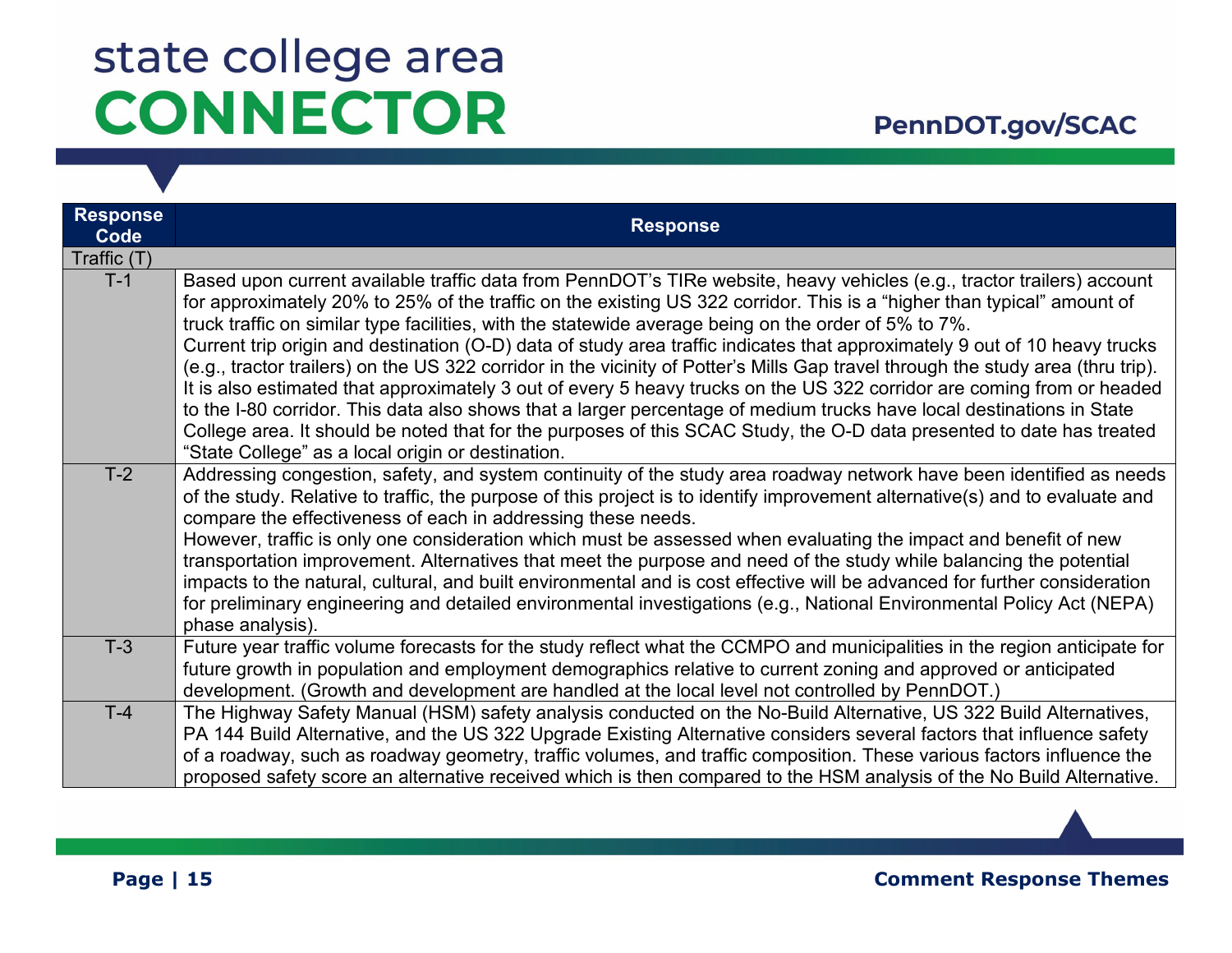| <b>Response</b><br>Code | <b>Response</b>                                                                                                                                                                                                                                                                                                                                                                                                                                                                                                                                                                                                                                                                                                                                                                     |
|-------------------------|-------------------------------------------------------------------------------------------------------------------------------------------------------------------------------------------------------------------------------------------------------------------------------------------------------------------------------------------------------------------------------------------------------------------------------------------------------------------------------------------------------------------------------------------------------------------------------------------------------------------------------------------------------------------------------------------------------------------------------------------------------------------------------------|
|                         | In general, the analysis showed that safety would not improve over the No Build Alternative for the US 322 Upgrade<br>Existing Alternative which would in fact have more safety concerns. Both the US 322 Build Alternatives and PA 144<br>Build Alternatives would substantially improve roadway safety for all crashes and fatal and injury related crashes. PA<br>144 Alternatives would have a slightly higher safety score due to the overall lower traffic volumes predicted to use that<br>roadway when compared to the US 322 Alternatives. For the SCAC PEL study, the US 322 Build Alternatives and PA<br>144 Build Alternatives are all considered viable alternatives as they meet the purpose and need for the Study by<br>improving safety on the study area network. |
| $T-5$                   | It is agreed that regardless of the alternative ultimately selected and advanced for further development and evaluation,<br>ITS considerations will be included in the future, more detailed engineering design. However, at this stage in the<br>planning study, ITS considerations will not be deciding factors in the evaluation of which Build Alternative to advance.                                                                                                                                                                                                                                                                                                                                                                                                          |
| $T-6$                   | US 322 is a primary roadway in the Centre County region, classified as a principal arterial highway. The purpose of this<br>type of highway facility is for the safe movement of goods and people. A principal arterial typically is a type of roadway<br>facility that provides improved mobility through a reduced number of access points (e.g., intersections, driveways).<br>Roadways with reduced number of access points (conflict points) are typically safer facilities (e.g., have reduced<br>number of crashes).                                                                                                                                                                                                                                                         |
|                         | A new facility along US 322 or PA 144 will not be designed to attract new traffic to the region. The role of any of the<br>proposed Build Alternative corridors is to convey the anticipated 2050 traffic volumes (No Build Alternative) which are<br>based on current travel patterns. A new four lane facility would reduce the amount of traffic (passenger vehicles and<br>trucks) on the local roadway network by shifting traffic onto the proposed facility which would be designed to current<br>FHWA and PennDOT design and safety standards.                                                                                                                                                                                                                              |
| $T-7$                   | Comparing the traffic analysis results of the SCAC PEL Study PA 144 Build Alternative and US 322 Build Alternative to<br>the No Build Alternative shows that both alternatives would provide traffic operations and safety benefits, as follows:<br>Both Build Alternatives would reduce traffic volumes on local roadways within the study area.                                                                                                                                                                                                                                                                                                                                                                                                                                   |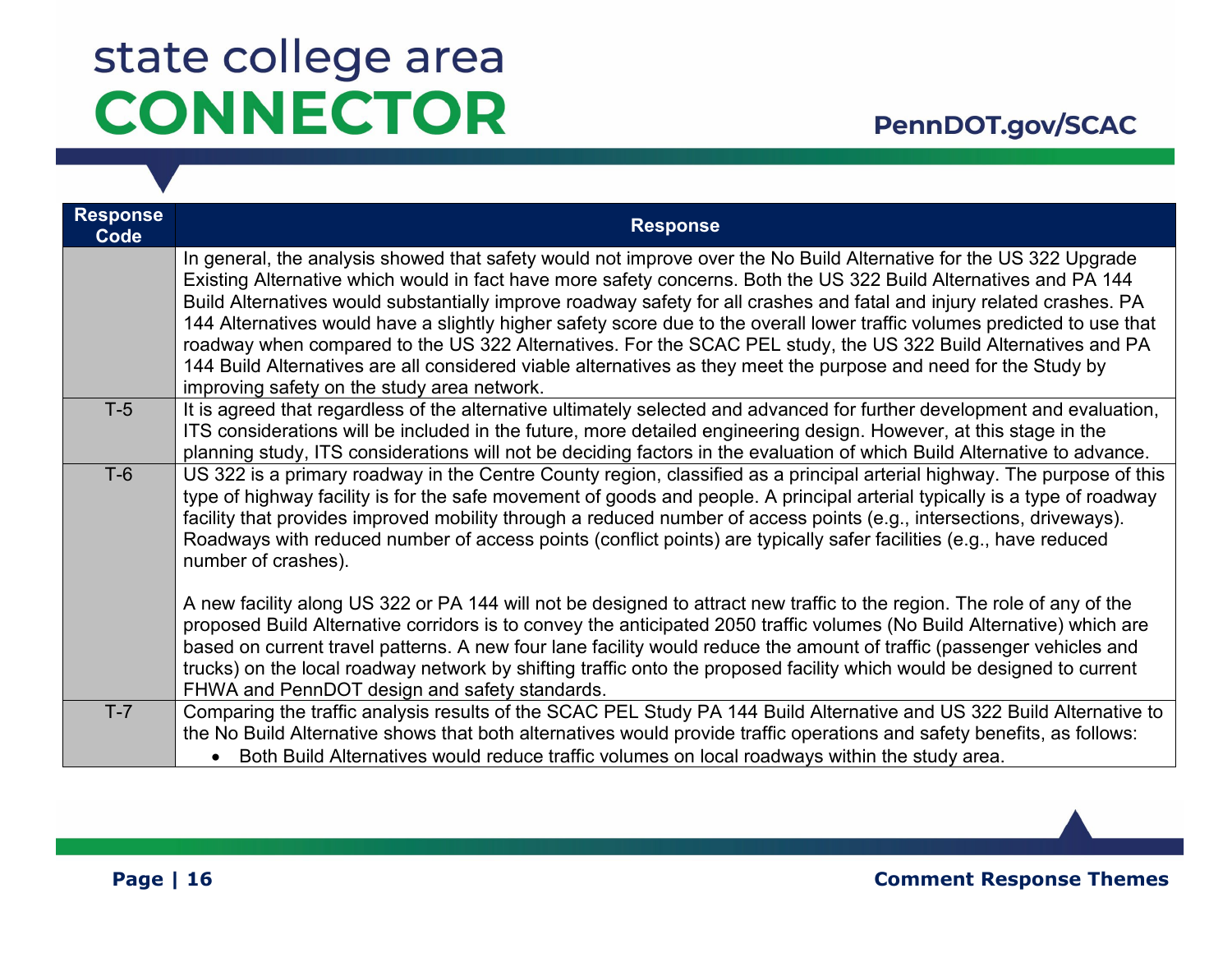| <b>Response</b><br>Code | <b>Response</b>                                                                                                                                                                                                                                                                                                                                                                                                                                                                                                                                                                                                                                                                                                                                                                                                                                                                                                                                                                                                                                                                                                                                                                                                                                                 |
|-------------------------|-----------------------------------------------------------------------------------------------------------------------------------------------------------------------------------------------------------------------------------------------------------------------------------------------------------------------------------------------------------------------------------------------------------------------------------------------------------------------------------------------------------------------------------------------------------------------------------------------------------------------------------------------------------------------------------------------------------------------------------------------------------------------------------------------------------------------------------------------------------------------------------------------------------------------------------------------------------------------------------------------------------------------------------------------------------------------------------------------------------------------------------------------------------------------------------------------------------------------------------------------------------------|
|                         | Both Build Alternatives would improve safety within the study area by reducing traffic volumes on the existing<br>local roadway network, particularly on its existing parallel roadway (e.g., PA 144, US 322).<br>With reduced traffic volumes on the study area roadway network, both Build Alternatives would also<br>$\bullet$<br>improve/reduce congestion when compared to the No Build Alternative.                                                                                                                                                                                                                                                                                                                                                                                                                                                                                                                                                                                                                                                                                                                                                                                                                                                       |
| $T-8$                   | Automobiles comprise approximately 80% of the traffic on the US 322, PA 45, and PA 144 corridors in the study area.<br>More information regarding the breakdown of total traffic and truck traffic for the years 2017 and 2050 for the No-Build<br>Alternative can be found in the Final Purpose and Need for the State College Area Connector Planning and<br>Environmental Linkage Study report on the study website (www.PennDOT.gov/SCAC or at<br>https://www.penndot.gov/RegionalOffices/district-2/ConstructionsProjectsAndRoadwork/SCAC/Documents/SCAC-<br>Purpose-And-Need pdf). This information is specifically in section 2.4.1 Traffic Volumes. A summary of the Origin and<br>Destination study information is also located in this report in Section 2.4.2 Origin-Destination. The public meeting<br>display boards presented a summary of traffic for the years 2017 and 2050 for the No-Build, Build Alternatives, and the<br>Upgrade Existing Alternative. A summary for the O&D information was also provided. These display boards can be<br>found on the study website or at the following link https://www.penndot.gov/RegionalOffices/district-<br>2/ConstructionsProjectsAndRoadwork/SCAC/Pages/Virtual-Public-Meeting-September-21.aspx |
| $T-9$                   | PennDOT, in cooperation with the Federal Highway Administration is collecting data (e.g., traffic and environmental),<br>developing transportation solutions, and will make appropriate recommendations that best meet the transportation<br>purpose and needs identified in this area while balancing the overall potential effects on the natural and built<br>environments. Direct costs for the construction of the alternatives as well as future maintenance will also be a factor in<br>the decision-making process. All analysis and evaluations will be conducted based on current rules, regulations, and<br>quidance.                                                                                                                                                                                                                                                                                                                                                                                                                                                                                                                                                                                                                                |
| $T-10$                  | Planning level traffic analyses/studies are usually based on traffic for an average day throughout the year, not on<br>special event traffic conditions. Traffic data collected for the project was obtained while schools (local primary schools<br>as well as secondary schools) are open. Traffic data obtained and analyzed for this study is based on daily and peak                                                                                                                                                                                                                                                                                                                                                                                                                                                                                                                                                                                                                                                                                                                                                                                                                                                                                       |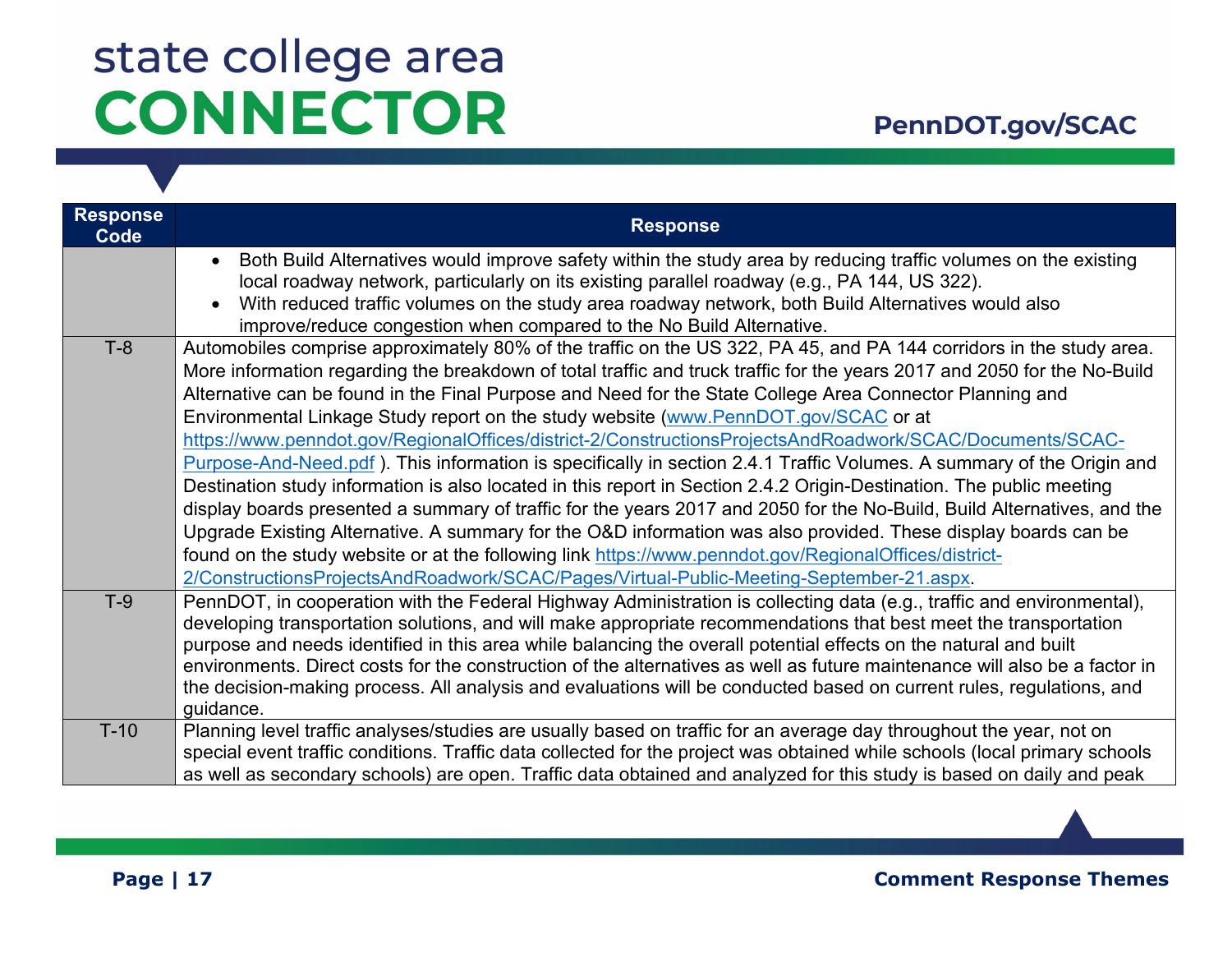| <b>Response</b><br>Code | <b>Response</b>                                                                                                                                                                                                                                                                                                                                                                                                                                                                                                                                                                                                                                                                                                                                                                  |
|-------------------------|----------------------------------------------------------------------------------------------------------------------------------------------------------------------------------------------------------------------------------------------------------------------------------------------------------------------------------------------------------------------------------------------------------------------------------------------------------------------------------------------------------------------------------------------------------------------------------------------------------------------------------------------------------------------------------------------------------------------------------------------------------------------------------|
|                         | hour traffic volumes and conditions for an average day of the week (e.g., Tuesday, Wednesday, Thursday) during a<br>non-holiday/non-special event. If PennDOT would design to accommodate special events, the transportation projects<br>would be excessively large to accommodate additional traffic. Any proposed transportation project would improve event<br>traffic but would not fully address all of the event traffic needs.                                                                                                                                                                                                                                                                                                                                            |
| $T-11$                  | PennDOT does not have the authority to require or prohibit trucks or any motor vehicle to follow a specific route on the<br>State Highway System. Nor can PennDOT prohibit trucks or any motor vehicle to use any roadway on the State<br>Highway System without just cause such as low bridge clearance, posted loads, or extreme grades and curvature<br>which poses a safety threat for certain types of vehicles. PennDOT design manuals provide for safe, multi-modal use of<br>its facilities.                                                                                                                                                                                                                                                                             |
| $T-12$                  | The identified purpose and need of this study is not necessarily to provide a direct connection to I-80. The purpose and<br>need of this study is to address congestion, safety, and system continuity of the study area roadways. The traffic<br>evaluation and analysis performed for the study Build and Upgrade Existing Alternatives considers the<br>influence/impacts of trucks on traffic operations and safety. The traffic, including truck traffic and the movement of<br>freight, is only one factor that influences the overall evaluation of the Build Alternative corridors.                                                                                                                                                                                      |
| $T-13$                  | Expanding the existing US 322 to three lanes with a center lane that allows for reversible traffic flow is engineeringly<br>possible. While this type of reversible facility would provide additional roadway capacity for acceptable levels of service<br>in the peak direction, without additional capacity in the off-peak direction, the off-peak direction would experience<br>unacceptable levels of service during typical weekday peak period(s). Although existing horizontal/vertical geometric<br>safety deficiencies could be addressed, this type of facility would continue to have numerous intersections (e.g.,<br>potential conflict points). Thus, it would not provide improved safety benefits when compared to other types of<br>transportation facilities. |
|                         | This type of reversible facility could reduce its width and footprint; however, additional capital construction costs would<br>be required for increased infrastructure associated with managed lanes facilities (e.g., sign structures, overhead                                                                                                                                                                                                                                                                                                                                                                                                                                                                                                                                |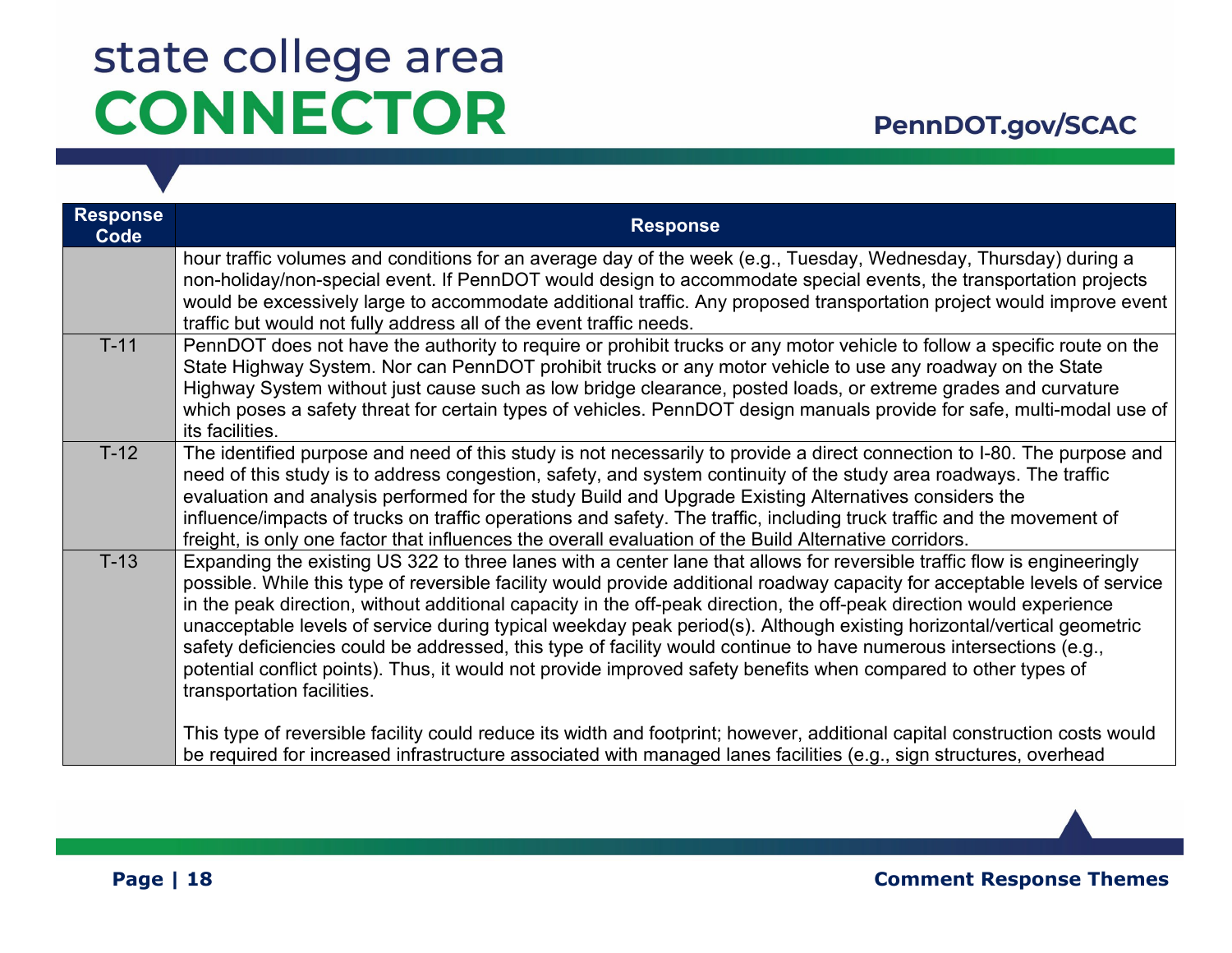### PennDOT.gov/SCAC

| <b>Response</b><br>Code | <b>Response</b>                                                                                                                                                                                                                                                                                                                                                                                                                                                                                                                                                                                                                                                                                                                                                                                                                                                                                                                                                                                                                                                                                                                                                                                                                                                                                                                                                                                                                                                                                                                                                                                                                                                                                                                                                                                                                                                                                                                                                                                                                                                                                                                                                                                                                                                                                                                                                                                                              |
|-------------------------|------------------------------------------------------------------------------------------------------------------------------------------------------------------------------------------------------------------------------------------------------------------------------------------------------------------------------------------------------------------------------------------------------------------------------------------------------------------------------------------------------------------------------------------------------------------------------------------------------------------------------------------------------------------------------------------------------------------------------------------------------------------------------------------------------------------------------------------------------------------------------------------------------------------------------------------------------------------------------------------------------------------------------------------------------------------------------------------------------------------------------------------------------------------------------------------------------------------------------------------------------------------------------------------------------------------------------------------------------------------------------------------------------------------------------------------------------------------------------------------------------------------------------------------------------------------------------------------------------------------------------------------------------------------------------------------------------------------------------------------------------------------------------------------------------------------------------------------------------------------------------------------------------------------------------------------------------------------------------------------------------------------------------------------------------------------------------------------------------------------------------------------------------------------------------------------------------------------------------------------------------------------------------------------------------------------------------------------------------------------------------------------------------------------------------|
|                         | electronic signing, signals), as well as increased future operations and maintenance costs inherent to ongoing 24/7/365<br>operations and maintenance efforts of this type of facility.                                                                                                                                                                                                                                                                                                                                                                                                                                                                                                                                                                                                                                                                                                                                                                                                                                                                                                                                                                                                                                                                                                                                                                                                                                                                                                                                                                                                                                                                                                                                                                                                                                                                                                                                                                                                                                                                                                                                                                                                                                                                                                                                                                                                                                      |
| $T-14$                  | Traffic volume forecasts were developed utilizing the Centre County Regional Travel Demand Model (TDM). This TDM<br>is a trip-based model comprised of links (roadways), nodes (intersections), and zones (development) within the region.<br>The TDM being used for the SCAC has been updated with recent Streetlight origin/destination travel patterns.<br>Streetlight is a company that provides traffic information that is based upon tracking of location data from cell phones<br>that travel through a selected study area.)<br>Various model parameters are associated with the links (roadways), such as the number of lanes and traffic volume<br>flow capacity. Similarly, the nodes (intersections) also have various parameters such as the type of intersection traffic<br>control (stop signs or traffic signals). Examples of types of development for the zones include residential<br>neighborhoods, retail/commercial development, institutions, etc.<br>Planners and engineers work with the local municipalities to estimate the type and size of existing development (base<br>year) and anticipated future development (horizon year) for each model zone. Once locations and levels of<br>development are identified for the base year and horizon year, traffic volumes for each zone are estimated.<br>(For the SCAC a model base year of 2017 and a horizon year of 2050 were used.)<br>The model loads the development traffic volumes onto its roadway network by routing a vehicle trip from its zone of<br>origin to its destination zone (e.g. where its trip starts and ends) using the path of least resistance (shortest travel time).<br>As part of the model calibration/validation process (which verifies the model is replicating actual conditions), a<br>check/comparison of actual traffic volume data versus model output is made and model parameters are adjusted<br>accordingly until model output is within industry accepted tolerances.<br>Using the base year calibrated model parameters, horizon year traffic models are then developed for future year<br>scenarios. For the SCAC, these scenarios include a No Build scenario, as well as Build scenarios for each alternative<br>being evaluated.<br>A technical memorandum detailing the traffic volume development and traffic analysis for this Study will be available to<br>the public on the project website |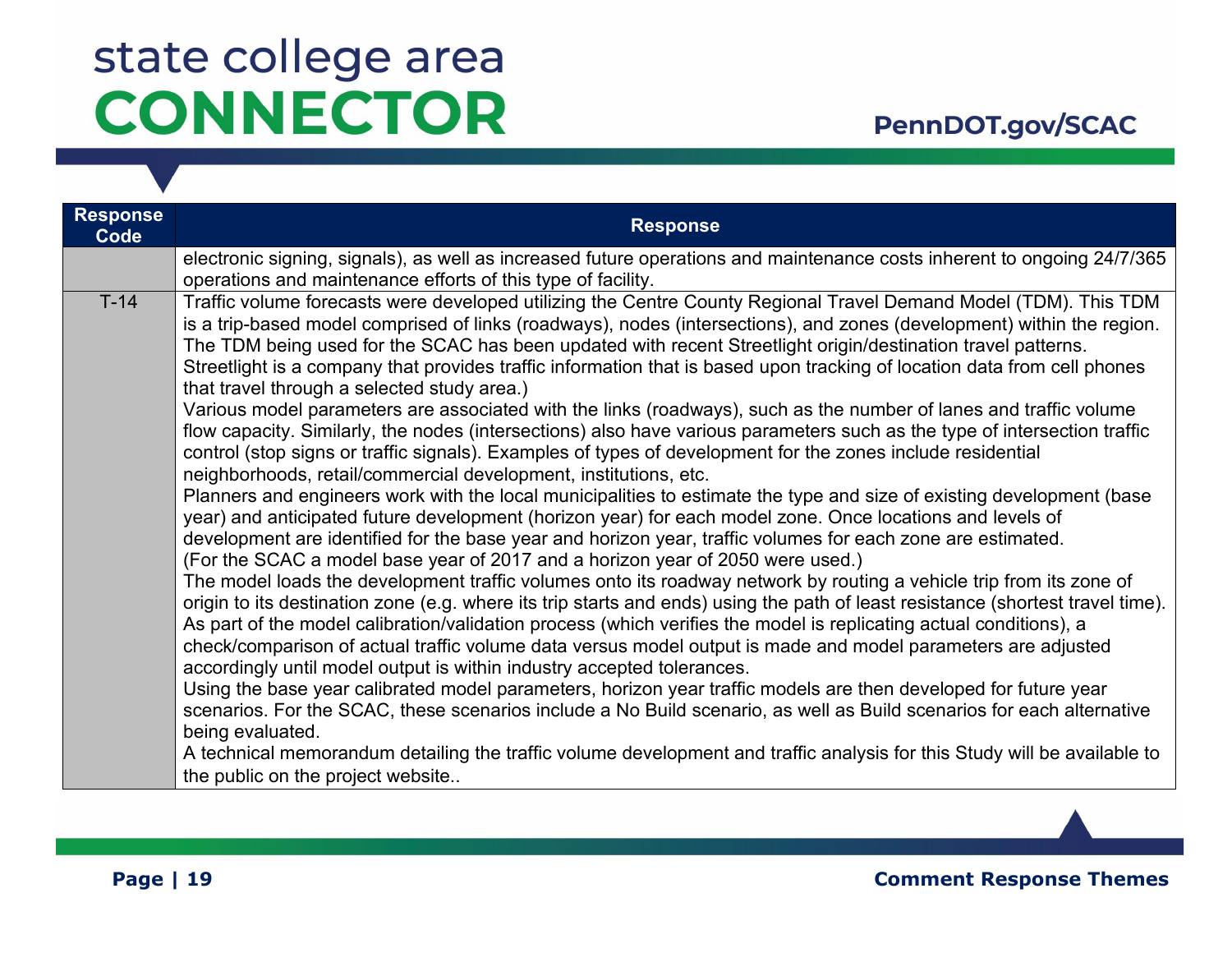| <b>Response</b><br>Code       | <b>Response</b>                                                                                                                                                                                                                                                                                                                                                                                                                                                                                                                                                                                                                                                                                                                                                                                                                                                                                                                                                                                                                                                                                                                                                                                                                                                                                                                                                                                                                                                                                                          |
|-------------------------------|--------------------------------------------------------------------------------------------------------------------------------------------------------------------------------------------------------------------------------------------------------------------------------------------------------------------------------------------------------------------------------------------------------------------------------------------------------------------------------------------------------------------------------------------------------------------------------------------------------------------------------------------------------------------------------------------------------------------------------------------------------------------------------------------------------------------------------------------------------------------------------------------------------------------------------------------------------------------------------------------------------------------------------------------------------------------------------------------------------------------------------------------------------------------------------------------------------------------------------------------------------------------------------------------------------------------------------------------------------------------------------------------------------------------------------------------------------------------------------------------------------------------------|
| <b>Natural Resources (NR)</b> |                                                                                                                                                                                                                                                                                                                                                                                                                                                                                                                                                                                                                                                                                                                                                                                                                                                                                                                                                                                                                                                                                                                                                                                                                                                                                                                                                                                                                                                                                                                          |
| <b>NR-1</b>                   | The assessment of proposed transportation improvements' effects on greenhouse gas (GHG) emissions, including<br>potential increases and reductions to the contributing gases (such as CO2), is complex and must be viewed on a<br>regional level. Transportation has been identified as a source of CO2 emissions that contributes to air quality concerns<br>because of the combustion of fossil fuels such as gasoline and diesel used by motorized vehicles using the nation's<br>roadways. There are multiple factors that affect the influence of transportation on air quality (many which are unknown<br>or not measurable at this time), including types of vehicles (and their respective fuel economy rates), roadway designs<br>(including roadway grades, speed limits, and access features that affect traffic flow, and in turn, fuel economy), and<br>vehicle miles traveled. In addition, when comparing proposed roadway options and their effects on GHG levels, those<br>with greater forest impacts would reduce carbon sequestration potential vital to offsetting regional GHG emissions.<br>Given that this type of assessment is complex and requires a regional view, it is beyond the scope of a planning study<br>and additional consideration will be further considered as part of the next phase of this project. PennDOT also plans to<br>follow the standard qualitative regional air quality analysis that is used for similar transportation studies and capacity-<br>adding projects. |
| <b>NR-2</b>                   | Traffic noise analyses were not conducted as part of the SCAC PEL Study because the proposed transportation<br>improvement corridor options are generalized locations at this time. During the next phase of the study (Preliminary<br>Engineering and Environmental Review), designs will be developed for alternatives under consideration and detailed<br>noise analyses will be completed in compliance with FHWA Highway Traffic Noise regulations at 23 CFR 772 and<br>PennDOT's guidance document, Publication #24, Project Level Highway Traffic Noise Handbook. This effort will<br>include identifying sensitive noise receptors (such as residences, schools, churches. parks, etc.), monitoring existing<br>noise levels in the field, and modeling to assess potential noise increases associated with each proposed alternative<br>for existing and future design year traffic conditions. Areas that approach or exceed FHWA noise abatement criteria or<br>would have a substantial increase in predicted noise levels will be identified and noise abatement (such as noise walls)                                                                                                                                                                                                                                                                                                                                                                                                                      |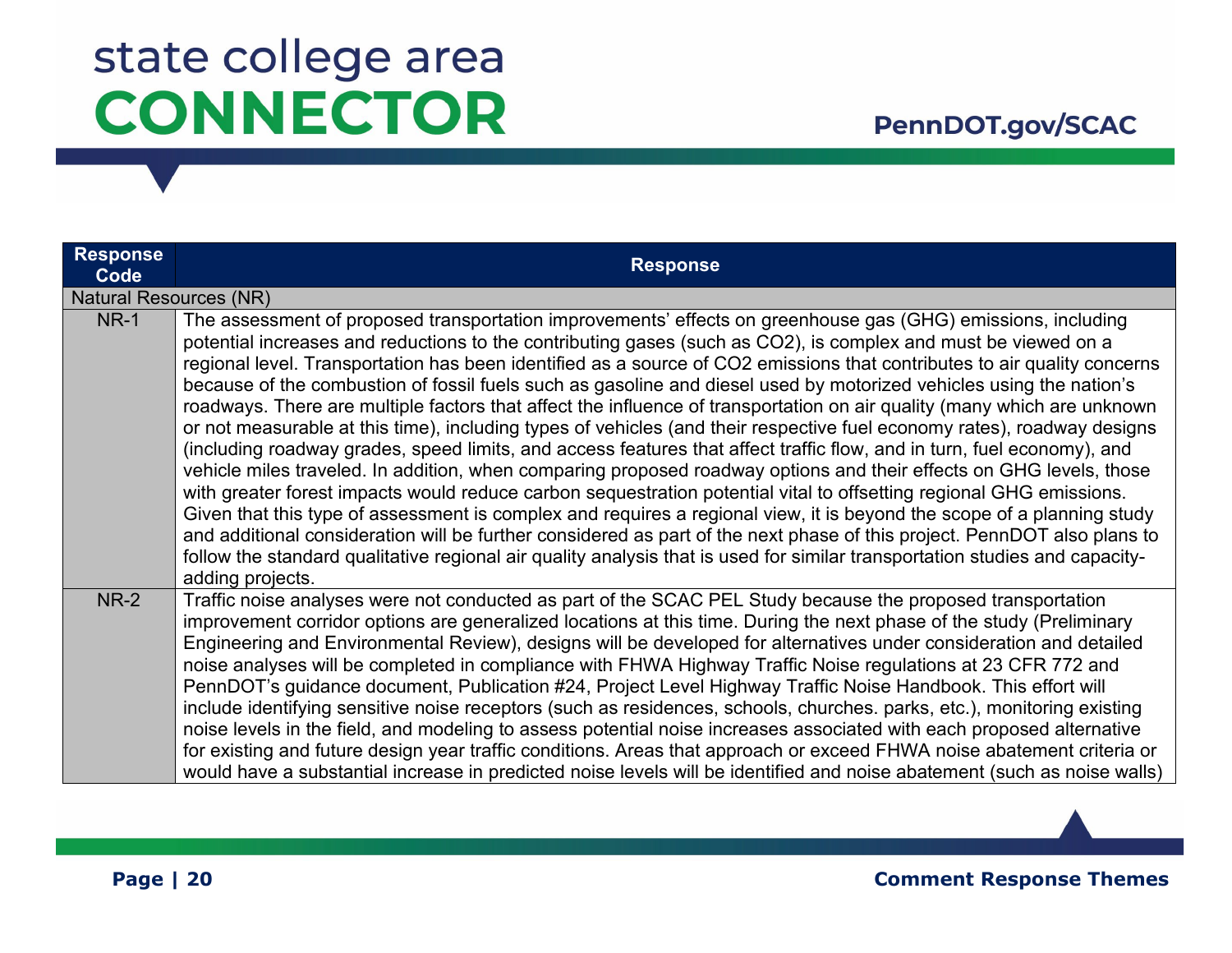### PennDOT.gov/SCAC

| <b>Response</b><br>Code | <b>Response</b>                                                                                                                                                                                                                                                                                                                                                                                                                                                                                                                                                                                                                                                                                                                                                                                                                                                                                                                                                                                                                                                                                                                                                                                                                                                                                                                                                                                                                                                                                                                                                                                                                          |
|-------------------------|------------------------------------------------------------------------------------------------------------------------------------------------------------------------------------------------------------------------------------------------------------------------------------------------------------------------------------------------------------------------------------------------------------------------------------------------------------------------------------------------------------------------------------------------------------------------------------------------------------------------------------------------------------------------------------------------------------------------------------------------------------------------------------------------------------------------------------------------------------------------------------------------------------------------------------------------------------------------------------------------------------------------------------------------------------------------------------------------------------------------------------------------------------------------------------------------------------------------------------------------------------------------------------------------------------------------------------------------------------------------------------------------------------------------------------------------------------------------------------------------------------------------------------------------------------------------------------------------------------------------------------------|
|                         | will be evaluated. A summary of the Information from these noise studies will be presented to the public for review and<br>comment in future NEPA documents and at future public meetings.                                                                                                                                                                                                                                                                                                                                                                                                                                                                                                                                                                                                                                                                                                                                                                                                                                                                                                                                                                                                                                                                                                                                                                                                                                                                                                                                                                                                                                               |
| <b>NR-3</b>             | The information used to define the location and extent of wetlands and streams in the 70-square mile study area is<br>based on the best available secondary sources including topographic, hydric soil, National Wetland Inventory (NWI),<br>and statewide floodplain mapping. Additionally, several GIS datasets, including Centre County Open Data, PASDA -<br>Modeled Primary Wetlands, and Soil Survey Geographic Database, were used to predict the location of potential<br>aquatic resources. By combining these current and spatially accurate data sets, areas could be cross-referenced to<br>identify intersections of hydric soils, potential sources of hydrology, and low-lying landscape positions that would<br>typically be occupied by wetland and watercourse features. During the next phase of the study (Preliminary<br>Engineering and Environmental Review), detailed field surveys will be conducted to verify and update the database as<br>part of formal field investigations detailed in the USACE Wetland Delineation Manual. PennDOT agrees that the entire<br>study area contains high quality water features, including wild trout streams and exceptional value wetlands that will be<br>carefully considered during the design of transportation improvement alternatives to be considered. The study area is<br>also uniquely located at the headwaters of two main Drainage Basins, the Bald Eagle Creek and Penns Creek. Three<br>primary watersheds (Sinking Creek, Spring Creek, and Little Fishing Creek) are the receiving waters of most small,<br>unnamed tributaries within the study area. |
| NR-4                    | During the planning study, two of the geologic formations identified within the 70-square mile study area, the Bald<br>Eagle and Juniata Formations, are known for containing in-situ pyrite as well as vein pyrite. These areas include large<br>parts of Nittany Mountain that would be crossed by the PA 144 Build Alternative options. If the pyrite rock were to be<br>exposed during excavation for the construction of transportation improvements, the excavated material would require<br>treatment and/or encapsulation and cut slopes would be required to be treated to prevent Acid Drainage. In general,<br>cut slopes associated with construction can generally be steepened to minimize the volume of excavated material, but<br>for those areas where cut slopes would be parallel to the bedrock orientation, stability evaluations and potentially flatter<br>slopes would need to be evaluated. It is anticipated that preliminary geotechnical investigations will be conducted as<br>part of any future detailed environmental reviews for future transportation projects that would encroach the formations                                                                                                                                                                                                                                                                                                                                                                                                                                                                                                      |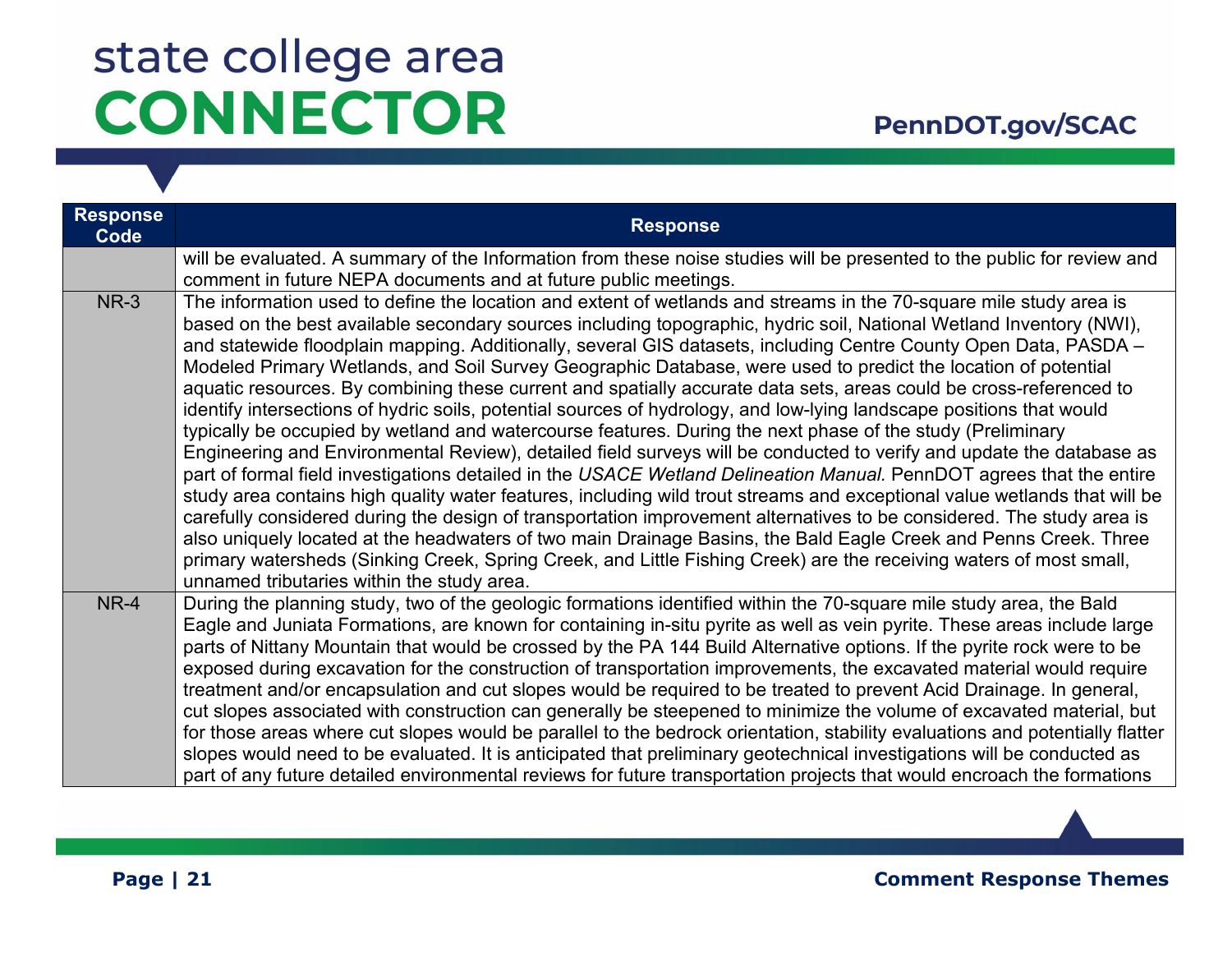| <b>Response</b><br>Code | <b>Response</b>                                                                                                                                                                                                                                                                                                                                                                                                                                                                                                                                                                                                                                                                                                                                                                                                                                                                                                                                                                                                                                                                                                                                                                                                                                                                                                                                                                                                                                                                                                                                                                                                                                                                                                                                                                                                                                                                                                                                                                                                                                                                |
|-------------------------|--------------------------------------------------------------------------------------------------------------------------------------------------------------------------------------------------------------------------------------------------------------------------------------------------------------------------------------------------------------------------------------------------------------------------------------------------------------------------------------------------------------------------------------------------------------------------------------------------------------------------------------------------------------------------------------------------------------------------------------------------------------------------------------------------------------------------------------------------------------------------------------------------------------------------------------------------------------------------------------------------------------------------------------------------------------------------------------------------------------------------------------------------------------------------------------------------------------------------------------------------------------------------------------------------------------------------------------------------------------------------------------------------------------------------------------------------------------------------------------------------------------------------------------------------------------------------------------------------------------------------------------------------------------------------------------------------------------------------------------------------------------------------------------------------------------------------------------------------------------------------------------------------------------------------------------------------------------------------------------------------------------------------------------------------------------------------------|
|                         | of concern and design modifications would be made as needed, to avoid/minimize these encroachments. Detailed<br>geotechnical investigations would be conducted during the final design phase of any proposed transportation<br>improvement project and the potential for encountering pyritic rock that would raise concerns for Acid Drainage would<br>be defined in the project's Geotechnical Engineering Report. Special provisions would be developed as part of the<br>construction plans to provide direction on the management, treatment, and disposal of excavated material and rock cut<br>areas.                                                                                                                                                                                                                                                                                                                                                                                                                                                                                                                                                                                                                                                                                                                                                                                                                                                                                                                                                                                                                                                                                                                                                                                                                                                                                                                                                                                                                                                                   |
| <b>NR-5</b>             | The bat habitat identified for the 70-square mile study area includes the potential extent of the bat summer<br>roost/maternity habitat and fall swarming habitat for the protected Indiana and northern long-eared bats, and known<br>winter bat colony habitats (i.e., bat caves, which include a minimum of three sites present within or adjacent to the<br>study area). The summer roost/maternity habitat describes the area in which bats may spend the months feeding and<br>giving birth to pups. Fall swarming habitat describes the habitat close to their winter hibernacula prior to entering the<br>hibernacula for the winter months. Potential summer roost and fall swarming habitat is present in the study area and<br>the mapping depicts the "buffers" surrounding the three known bat hibernacula based on parameters provided by the<br>US Fish and Wildlife Services and the PA Game Commission. These buffers encompass the majority of the study area;<br>however, given the location of the three known bat caves, the Tussey Mountain region did not fall within these buffers<br>for these protected bat hibernacula. It is recognized that bats of various species would use the wooded areas of<br>Tussey Mountain as summer roost habitat, including possibly protected bat species. The planning study also identified<br>various wildlife habitat features, including bat habitat, such as active/inactive quarries, natural karst features (potential<br>bat hibernacula), and forest land (potential roosting habitat) throughout the study area. The information compiled for<br>the planning study is intended to be used to identify areas of sensitive natural resources within the study area,<br>including the extent of potential habitat for protected bat species. It is anticipated that additional agency coordination<br>and field surveys will be required for any future transportation project studies, that may include surveys for threatened<br>and endangered wildlife and plant species such as protected bat species. |
| NR-6                    | The 70-square mile SCAC study area includes a wide variety of important natural, cultural, agricultural and community<br>resources throughout. PennDOT is committed to identifying the resources to the extent possible during the planning                                                                                                                                                                                                                                                                                                                                                                                                                                                                                                                                                                                                                                                                                                                                                                                                                                                                                                                                                                                                                                                                                                                                                                                                                                                                                                                                                                                                                                                                                                                                                                                                                                                                                                                                                                                                                                    |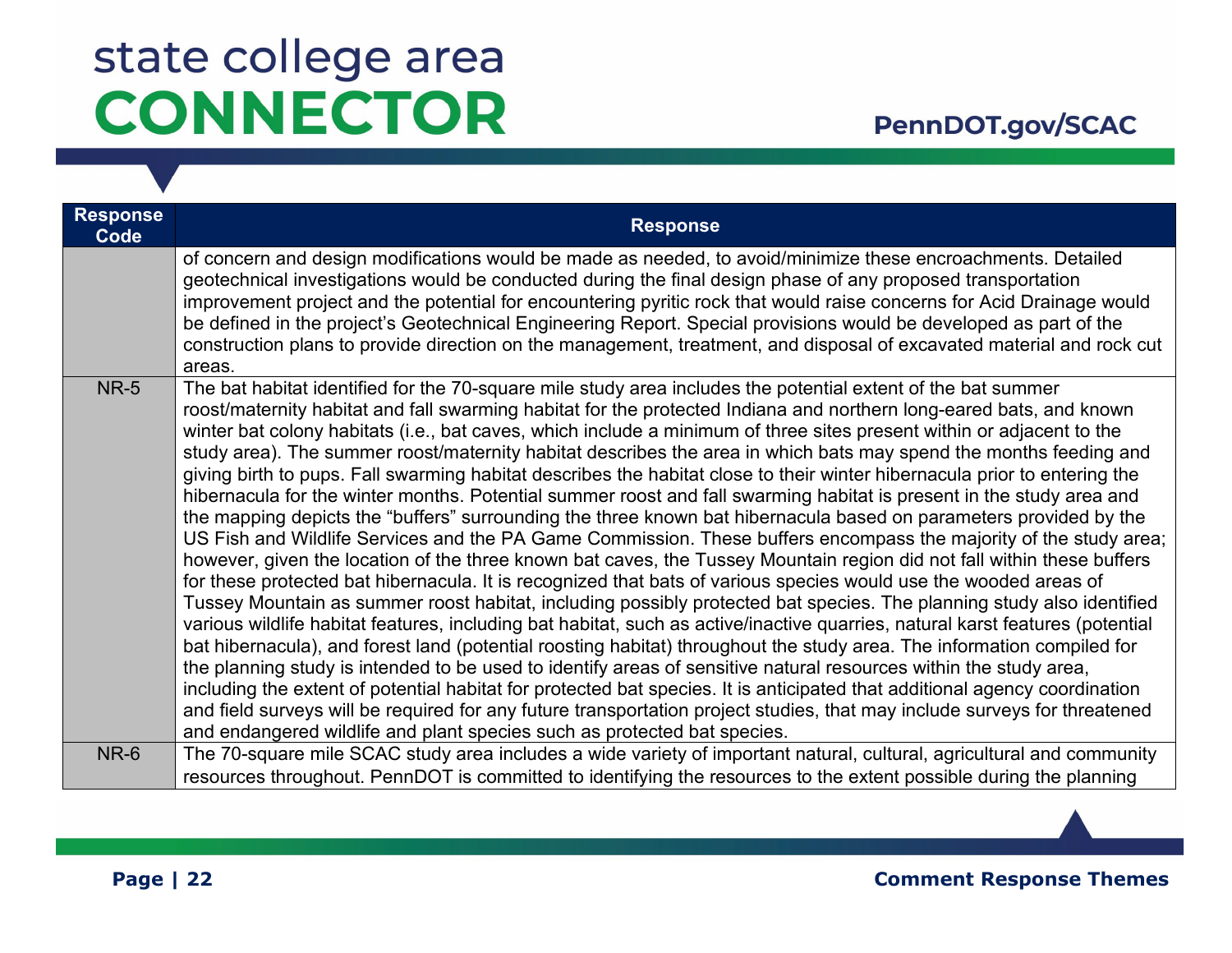| <b>Response</b><br>Code | <b>Response</b>                                                                                                                                                                                                                                                                                                                                                                                                                                                                                                                                                                                                                                                                                                                                                                                                                                                                                     |
|-------------------------|-----------------------------------------------------------------------------------------------------------------------------------------------------------------------------------------------------------------------------------------------------------------------------------------------------------------------------------------------------------------------------------------------------------------------------------------------------------------------------------------------------------------------------------------------------------------------------------------------------------------------------------------------------------------------------------------------------------------------------------------------------------------------------------------------------------------------------------------------------------------------------------------------------|
|                         | phase's environmental review. The location, extent, and characteristics of these resources will be further defined as<br>part of future detailed studies for the proposed transportation projects identified to be carried forward into the NEPA<br>process. The NEPA process will document the identification and evaluation of alternative ways of meeting the purpose<br>and need of the proposed action, in this case, a proposed transportation improvement for the SCAC Study Area to<br>meet the three defined study area needs and the study purpose. PennDOT and FHWA will objectively evaluate all<br>reasonable alternatives. In addition, the NEPA Environmental Review process will consider the requirements of various<br>statutes and regulations that have specific requirements for the evaluation and selection of alternatives, including, but<br>not limited to the following: |
|                         | Section 4(f) of the U.S. DOT Act of 1966: Properties subject to Section 4(f) include publicly owned parks,<br>recreational areas, and wildlife or waterfowl refuges, in addition to significant historic sites.<br>Section 404 of the Clean Water Act (CWA) and Chapter 105: If the proposed project cannot avoid impacts to<br>wetlands and waters, a Section 404 Permit will be required from the USCOE (and the corresponding Section<br>401 Water Quality Certification (WQC) from the PA DEP). As part of the permit application, a 404(b)(1)<br>Alternatives Analysis is completed along with the identification of avoidance, minimization, and compensatory<br>mitigation measures.                                                                                                                                                                                                         |
|                         | Agricultural Land Condemnation Approval Board (ALCAB): If farmland cannot be avoided, it is anticipated that a<br>Farmland Assessment Report will be required, and an Agricultural Lands Condemnation Approval Board<br>(ALCAB) Hearing will be held for approval to use farmland property for the selected alternative that is defined as<br>the most reasonable and prudent alternative.                                                                                                                                                                                                                                                                                                                                                                                                                                                                                                          |
|                         | Section 7 of the Endangered Species Act (ESA): Consultation with the USFWS is required to seek ways to avoid<br>jeopardizing the continued existence of Federally threatened and endangered species and their habitats.<br>Section 106 of the National Historic Preservation Act: Consideration is to be given to the effects on historic and<br>$\bullet$<br>archaeological properties. Requirements includes consultation with the State Historic Preservation Officer                                                                                                                                                                                                                                                                                                                                                                                                                            |

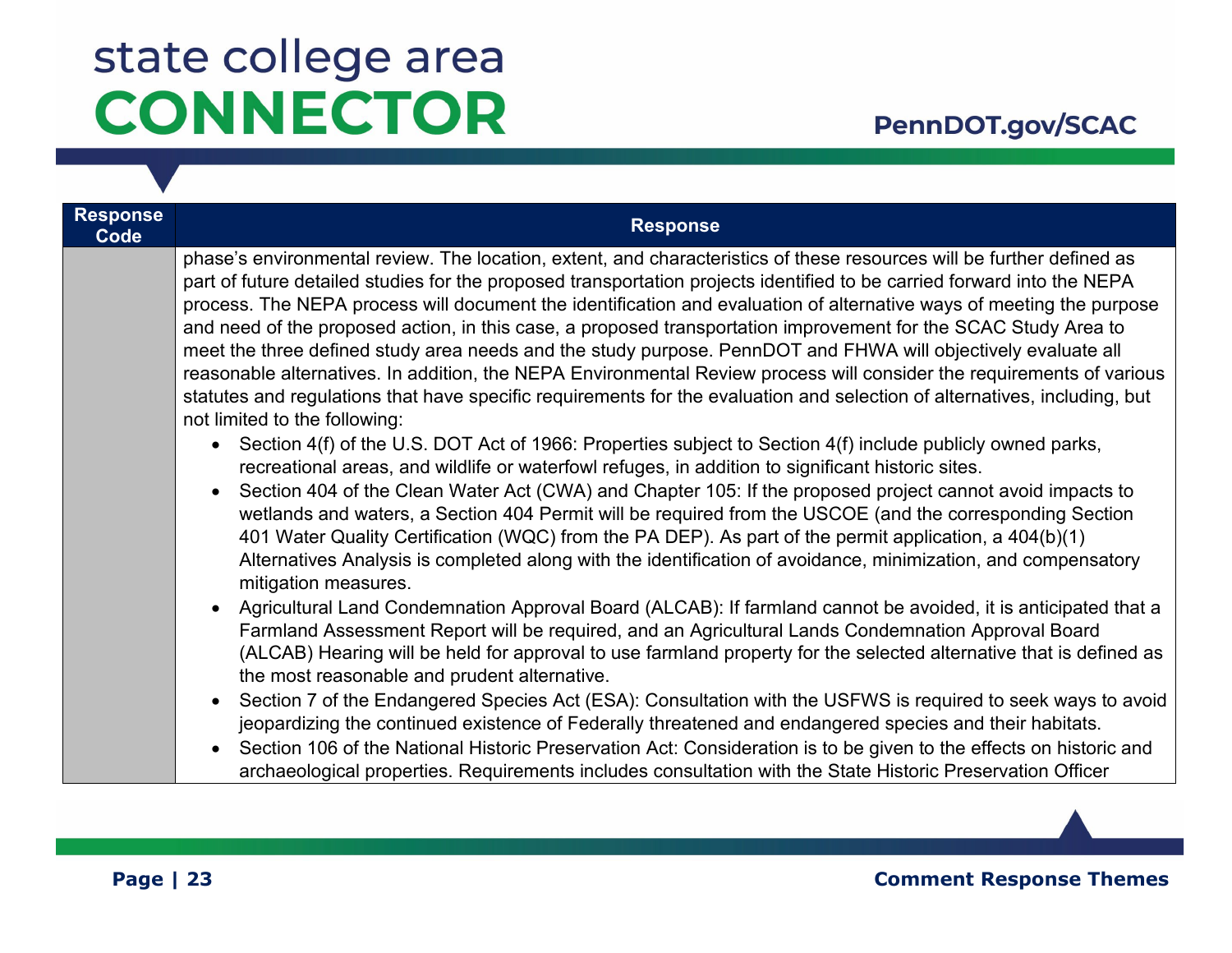### PennDOT.gov/SCAC

| <b>Response</b><br>Code | <b>Response</b>                                                                                                                                                                                                                                                                                                                                                                                                                                                                                                                                                                                                                                                                                                                                                                                                                                                                                                                                                                                                                                                                                                                                                                                                                                                                                                                                                                                                                                                                                           |
|-------------------------|-----------------------------------------------------------------------------------------------------------------------------------------------------------------------------------------------------------------------------------------------------------------------------------------------------------------------------------------------------------------------------------------------------------------------------------------------------------------------------------------------------------------------------------------------------------------------------------------------------------------------------------------------------------------------------------------------------------------------------------------------------------------------------------------------------------------------------------------------------------------------------------------------------------------------------------------------------------------------------------------------------------------------------------------------------------------------------------------------------------------------------------------------------------------------------------------------------------------------------------------------------------------------------------------------------------------------------------------------------------------------------------------------------------------------------------------------------------------------------------------------------------|
|                         | (SHPO) during the National Register of Historic Places (NRHP) eligibility determinations in addition to the effects<br>determinations for historic properties, districts, and structures listed in or eligible for the NRHP. Requirements for<br>archaeological studies and reports also include consultation with Federally recognized tribes as part of the<br>investigations of prehistoric/pre-contact sites. Historic and archeological resources listed or determined eligible<br>for listing on the NRHP are considered Section 4(f) properties.<br>During the NEPA process, field surveys will be conducted as needed and the design engineers will work with the<br>environmental scientists, resources agencies, and the general public (including a pro-active public outreach process) to<br>avoid and minimize impacts to important resources to the extent possible. Large transportation improvement projects<br>cannot avoid impacts to resources, though efforts will be taken to reduce and minimize impacts to the extent possible<br>during the design of proposed improvements. Impacts that cannot be avoided will be mitigated to offset and<br>compensate for the resource impacts to the extent possible. The extent and type of mitigation will be coordinated with<br>the resource and permitting agencies and the general public and individual landowners, where applicable, through the<br>project development process.                                                     |
| <b>NR-7</b>             | PennDOT's environmental review process includes consideration of wildlife and their habitats. Field surveys to<br>complete wildlife habitat assessments will be completed as part of the detailed NEPA studies. These efforts may also<br>include species presence/absence surveys. Impacts to wildlife habitat will not only consider habitat loss but also<br>potential fragmentation. It is recognized that habitat fragmentation results in smaller unconnected areas that can<br>reduce the quality of the remaining habitat and wildlife movement. In particular, a new highway on new alignment may<br>create a barrier that not only removes and fragments habitat within the roadway's limits of disturbance but may also cut<br>off natural wildlife corridors. This in turn can present an obstacle that leads to vehicle/wildlife collisions. Fragmentation<br>can also encourage the expansion of non-native species and predation. Some wildlife species, including neotropical<br>migrant bird species, are highly dependent on what is referred to as interior forests to thrive. The SCAC PEL Study<br>initiated coordination with federal and state resource agencies and that coordination will continue during the next phase<br>of detailed studies. Of special note is the response from the U.S. Fish and Wildlife Service (dated February 17, 2021)<br>that identified potential concerns with migratory bird species protected by the Migratory Bird Treaty Act. Efforts will be |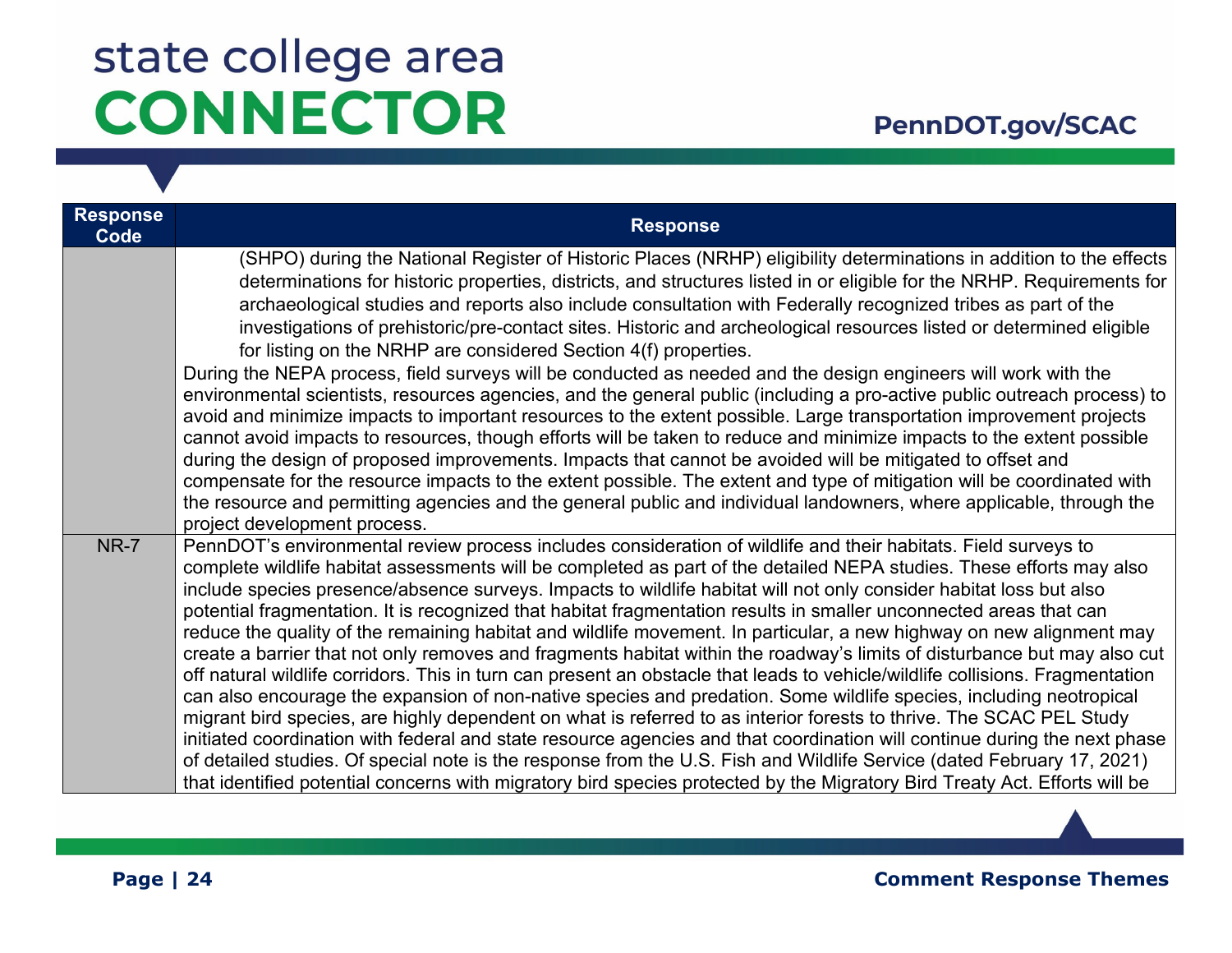| <b>Response</b><br>Code | <b>Response</b>                                                                                                                                                                                                                                                                                                                                                                                                                                                                                                                                                                                                                                                                                                                                                                                                                                                                                                                                                             |
|-------------------------|-----------------------------------------------------------------------------------------------------------------------------------------------------------------------------------------------------------------------------------------------------------------------------------------------------------------------------------------------------------------------------------------------------------------------------------------------------------------------------------------------------------------------------------------------------------------------------------------------------------------------------------------------------------------------------------------------------------------------------------------------------------------------------------------------------------------------------------------------------------------------------------------------------------------------------------------------------------------------------|
|                         | made to design proposed transportation improvements to minimize habitat loss and fragmentation. In addition,<br>mitigation measures will be considered during design to reduce adverse effects. These could include incorporating<br>wildlife crossing/corridors in the roadway design to allow wildlife to travel between existing viable habitats. Wildlife<br>crossings that may be considered are vegetated bridges or tunnels or oversized stream culverts that include a dry<br>pathway parallel to the stream channel. These measures would not only promote safe passage for wildlife but would<br>also reduce the potential for vehicle/wildlife collisions that makes the roadway safer for the travelling public. It is<br>anticipated that impacts to wildlife habitats will require compensatory mitigation. This mitigation can be in the form of<br>land acquisition for habitat preservation and/or restoration of disturbed lands to a natural state.      |
| <b>NR-8</b>             | The scope of this SCAC PEL Study does not include a reinvestigation of highway traffic noise and/or mitigation<br>strategies associated with the Mt Nittany Expressway. PennDOT policy does not provide for highway traffic noise<br>analyses associated with an existing roadway for which no improvement work is taking place. However, several<br>residential communities and noise-sensitive land uses have been identified adjacent to the eastern portion of the Mt<br>Nittany Expressway where some of the proposed improvement corridors would tie into the expressway and these<br>areas would be evaluated as part of future noise analyses if the proposed transportation improvement alternatives<br>carried forward into the NEPA process would include improvements in the vicinity of the communities. In areas where<br>traffic noise impacts are identified, noise mitigation (i.e., noise walls) will be evaluated for feasibility and<br>reasonableness. |
| <b>NR-9</b>             | Truck traffic noise caused by the use of compression release brakes or 'Jake Brakes' is not effectively reduced through<br>the use of concrete noise barriers and it has been found that compression release brake noise is best addressed by<br>local legislation and strict enforcement of that legislation. However, major transportation improvements that<br>accommodate truck traffic patterns, reduce traffic congestion, minimize steep grades, and better manage traffic exiting<br>and entering the roadway may reduce the need for truckers to use compression release brakes to slow down and<br>therefore reduce the noise caused by their use.                                                                                                                                                                                                                                                                                                                |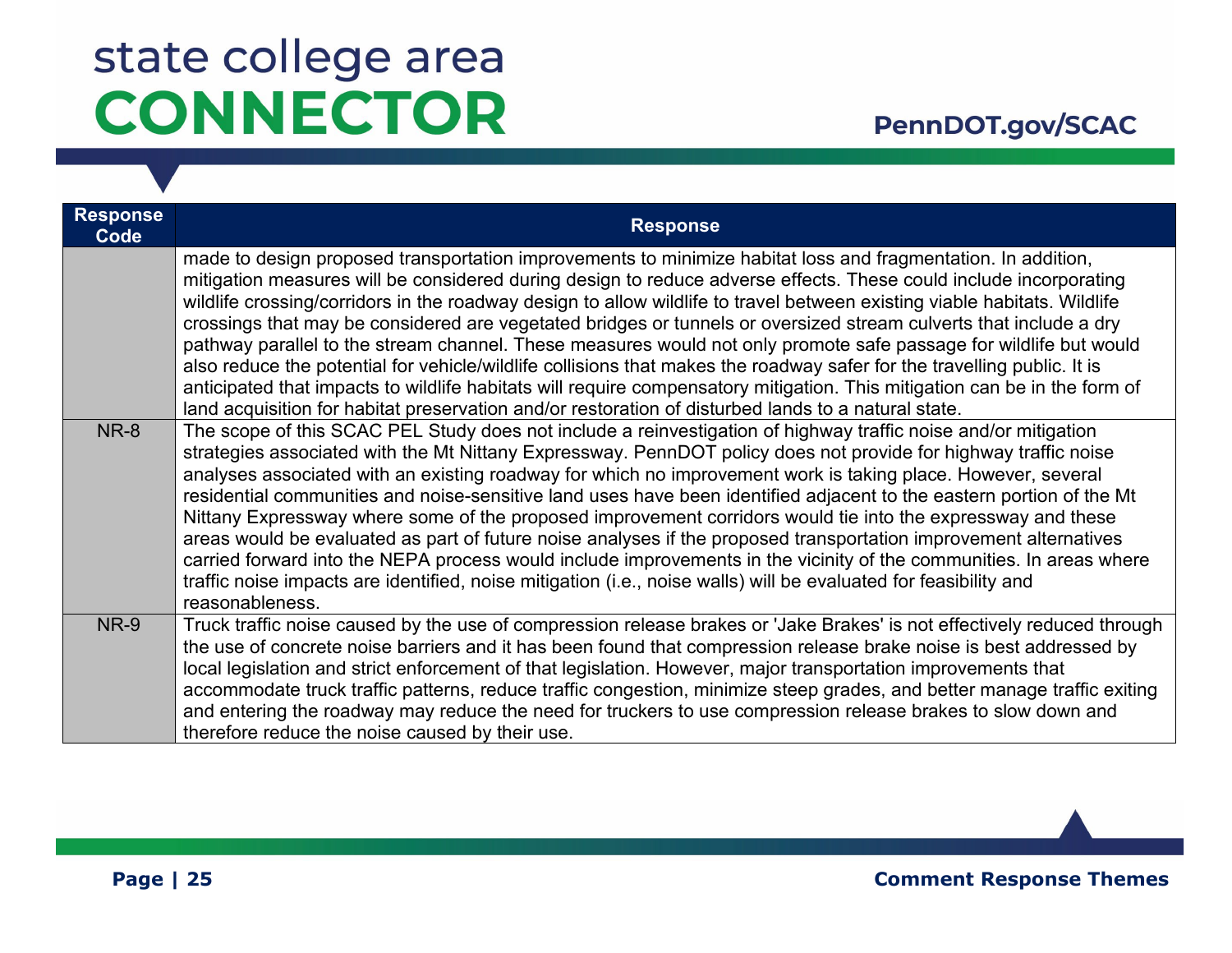### PennDOT.gov/SCAC

| <b>Response</b><br>Code        | <b>Response</b>                                                                                                                                                                                                                                                                                                                                                      |
|--------------------------------|----------------------------------------------------------------------------------------------------------------------------------------------------------------------------------------------------------------------------------------------------------------------------------------------------------------------------------------------------------------------|
| <b>Cultural Resources (CR)</b> |                                                                                                                                                                                                                                                                                                                                                                      |
| $CR-1$                         | The SCAC PEL Study:                                                                                                                                                                                                                                                                                                                                                  |
|                                | Identified and verified known historic resources in the 70-square mile study area (those previously<br>determined NRHP eligible and those listed in the NRHP).                                                                                                                                                                                                       |
|                                | Updated and verified the contributing and non-contributing historic resources of the Penns Valley/Brush<br>Valley Rural Historic District (RHD) along the US 322, PA 144 and PA 45 corridors in the study area.                                                                                                                                                      |
|                                | Identified potentially eligible historic resources along the US 322, PA 144 and PA 45 corridors in the study<br>area (those not previously evaluated for the NRHP).                                                                                                                                                                                                  |
|                                | Based on the extent of resources within the area, the development of a Build Alternative or Upgrade Existing<br>Alternative that fully avoids impacting or using of a NRHP eligible or listed resource or historic district is not possible.                                                                                                                         |
|                                | During the preliminary engineering and detailed environmental (NEPA) process, field surveys will be conducted to<br>confirm the historic eligibility of any undetermined resources for listing in the NRHP. The design engineers will work                                                                                                                           |
|                                | with study historians to avoid and minimize impacts to important resources to the extent possible. As mentioned, large<br>transportation improvement projects cannot avoid impacts to resources, though efforts will be taken to reduce and                                                                                                                          |
|                                | minimize impacts to the extent possible during the design of proposed improvements. Impacts that cannot be avoided<br>will be mitigated to offset and compensate for the resource impacts to the extent possible. The extent and type of                                                                                                                             |
|                                | mitigation will be coordinated with the resource agencies with jurisdiction and identified consulting parties as part of the<br>environmental process.                                                                                                                                                                                                               |
| $CR-2$                         | The SCAC PEL Study included the use of secondary sources to identify archaeological resources within the 70-square<br>mile study area. The information compiled included mapping generated by a state-wide Pre-Contact Probability Model<br>of pre-contact period site locations and an historic-period predictive model of site locations. In addition, mapping has |
|                                | also been generated of known pre-contact and historic-period archaeological site locations presented in the PA State                                                                                                                                                                                                                                                 |
|                                | Historic Preservation Office's Cultural Resources GIS. The archaeological predictive models and site location data<br>compiled for the study area will allow the project team to visually assess the potential effects to archaeologically                                                                                                                           |
|                                | sensitive areas for proposed transportation improvements. This information will serve as the basis for defining and                                                                                                                                                                                                                                                  |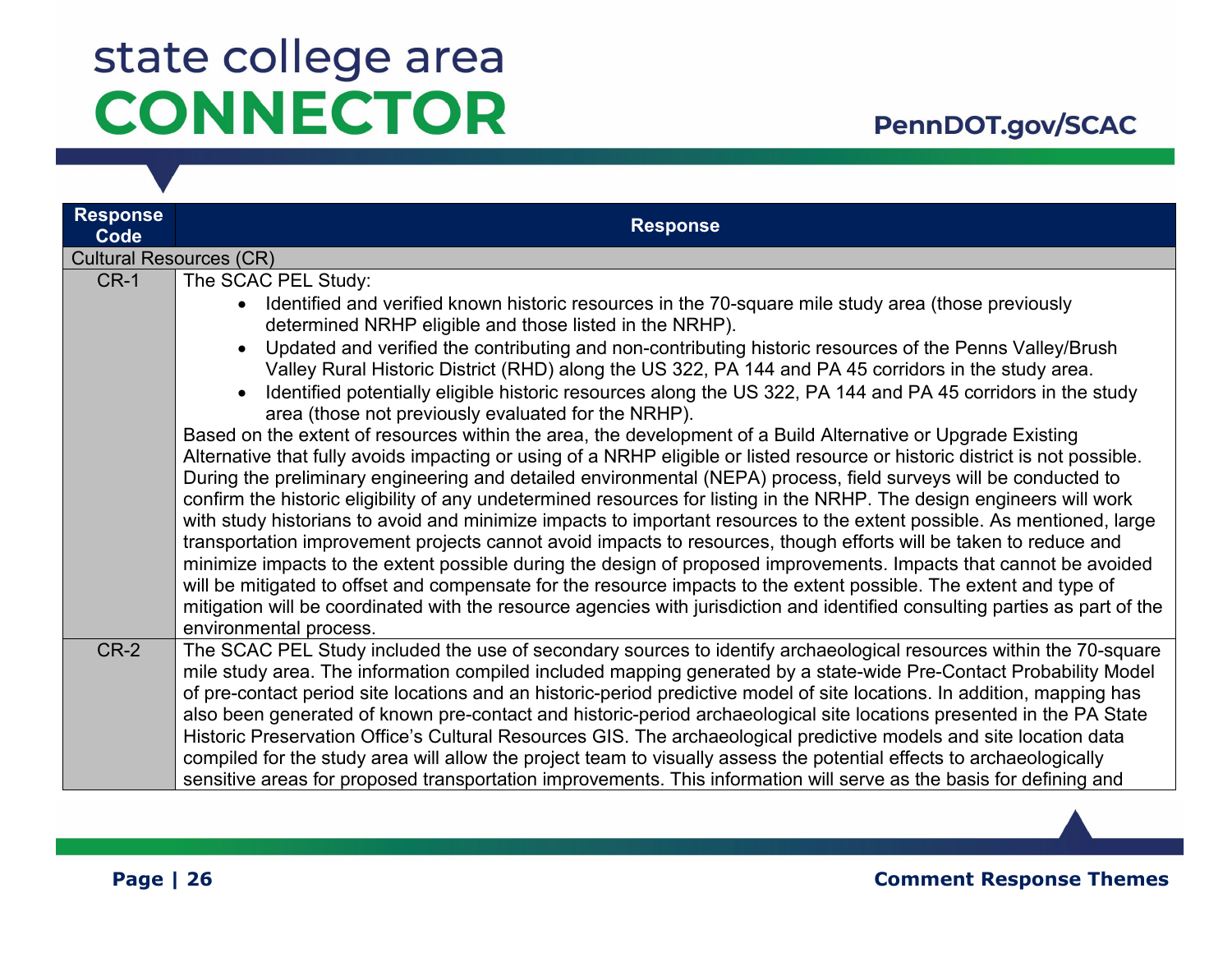| <b>Response</b><br>Code | <b>Response</b>                                                                                                                                                                                                                                  |
|-------------------------|--------------------------------------------------------------------------------------------------------------------------------------------------------------------------------------------------------------------------------------------------|
|                         | recommending future detailed archaeological investigations that will be conducted as part of the future NEPA phase of<br>any project(s) that develop from the PEL Study. These initial efforts also included initiation of coordination with the |
|                         | Native American Tribes. Two of the Tribes, the Delaware Tribe of Indians and the Seneca Nation of Indians, accepted<br>the invitation to be a Participating Agency for the SCAC PEL Study.                                                       |

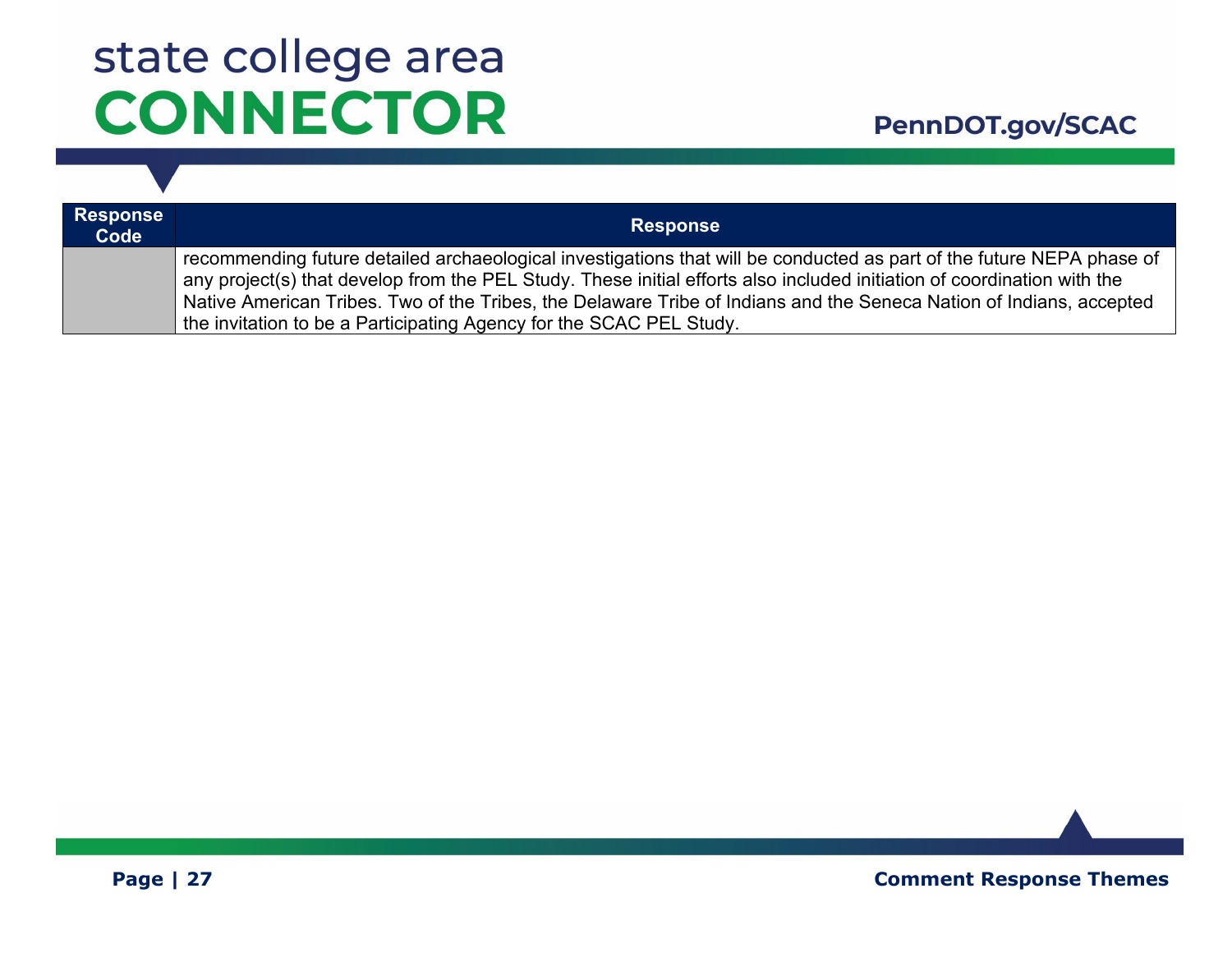### PennDOT.gov/SCAC

| <b>Response</b><br>Code | <b>Response</b>                                                                                                                                                                                                                                                                                                                                                                                                                                                                                                                                                                                                                                                                                                                                                                                                                                                                                                                                                                                                                                                                                             |
|-------------------------|-------------------------------------------------------------------------------------------------------------------------------------------------------------------------------------------------------------------------------------------------------------------------------------------------------------------------------------------------------------------------------------------------------------------------------------------------------------------------------------------------------------------------------------------------------------------------------------------------------------------------------------------------------------------------------------------------------------------------------------------------------------------------------------------------------------------------------------------------------------------------------------------------------------------------------------------------------------------------------------------------------------------------------------------------------------------------------------------------------------|
|                         | Socioeconomic Resources (SER)                                                                                                                                                                                                                                                                                                                                                                                                                                                                                                                                                                                                                                                                                                                                                                                                                                                                                                                                                                                                                                                                               |
| SER-1                   | During the development of the SCAC PEL Study's Purpose and Need Statement, it was noted that the employment<br>and educational opportunities of the Pennsylvania State University, along with the relatively high quality of living<br>standard, make Centre County (including the study area) attractive for development. Population within the study area is<br>currently expected to have only nominal growth. Population and households had annual linear growth rates of 0.6%<br>and 0.7%, respectively. Employment is expected to grow at a higher rate (2.0% per year), generating over 10,000<br>additional employment trips by 2050. The 2050 traffic volumes developed for this study reflect 2050 population and<br>employment projections provided by the Centre County MPO. Recent development, including residential subdivisions<br>and commercial and industrial sites, in the study area (i.e., Harris Township, located in the western portion of the study<br>area) have been identified through secondary sources and select field reconnaissance, to update the study area<br>mapping. |
| SER-2                   | The Tussey Pond Park master plan was obtained and reviewed. The park is included on the revised project mapping<br>(https://terracon.maps.arcgis.com/apps/webappviewer/index.html?id=e41bc8fe87ba4903bbc4c10a17283269). This<br>resource will be provided the same status which is afforded to all publicly owned parkland by Section 4(f) of the U.S.<br>Department of Transportation Act of 1966, as amended.                                                                                                                                                                                                                                                                                                                                                                                                                                                                                                                                                                                                                                                                                             |
| SER-3                   | Rothrock State Forest and Colyer Lake are located south of the currently proposed Build Alternative corridors.<br>Therefore, no potential direct impacts to the associated trails are anticipated. Maintaining access to the Tussey<br>Mountain amenities, Rothrock State Forest trails, and other recreational areas beyond the proposed Build Alternative<br>corridors will be investigated and assessed during future detailed studies for any Build Alternative corridors that are<br>advanced into the NEPA process.                                                                                                                                                                                                                                                                                                                                                                                                                                                                                                                                                                                   |
| SER-4                   | The 70-square mile study area includes a wide variety of important natural, cultural, agricultural, and community<br>resources. These resources are considered in the alternative development process. Potential impacts to communities,<br>including potential displacements of homes/businesses, fragmentation of community cohesion, and impacts to<br>community facilities (including, but not limited to, public parks, trails, and facilities that service the communities) are<br>being considered during the assessment of all proposed corridors. This assessment also includes any potential                                                                                                                                                                                                                                                                                                                                                                                                                                                                                                      |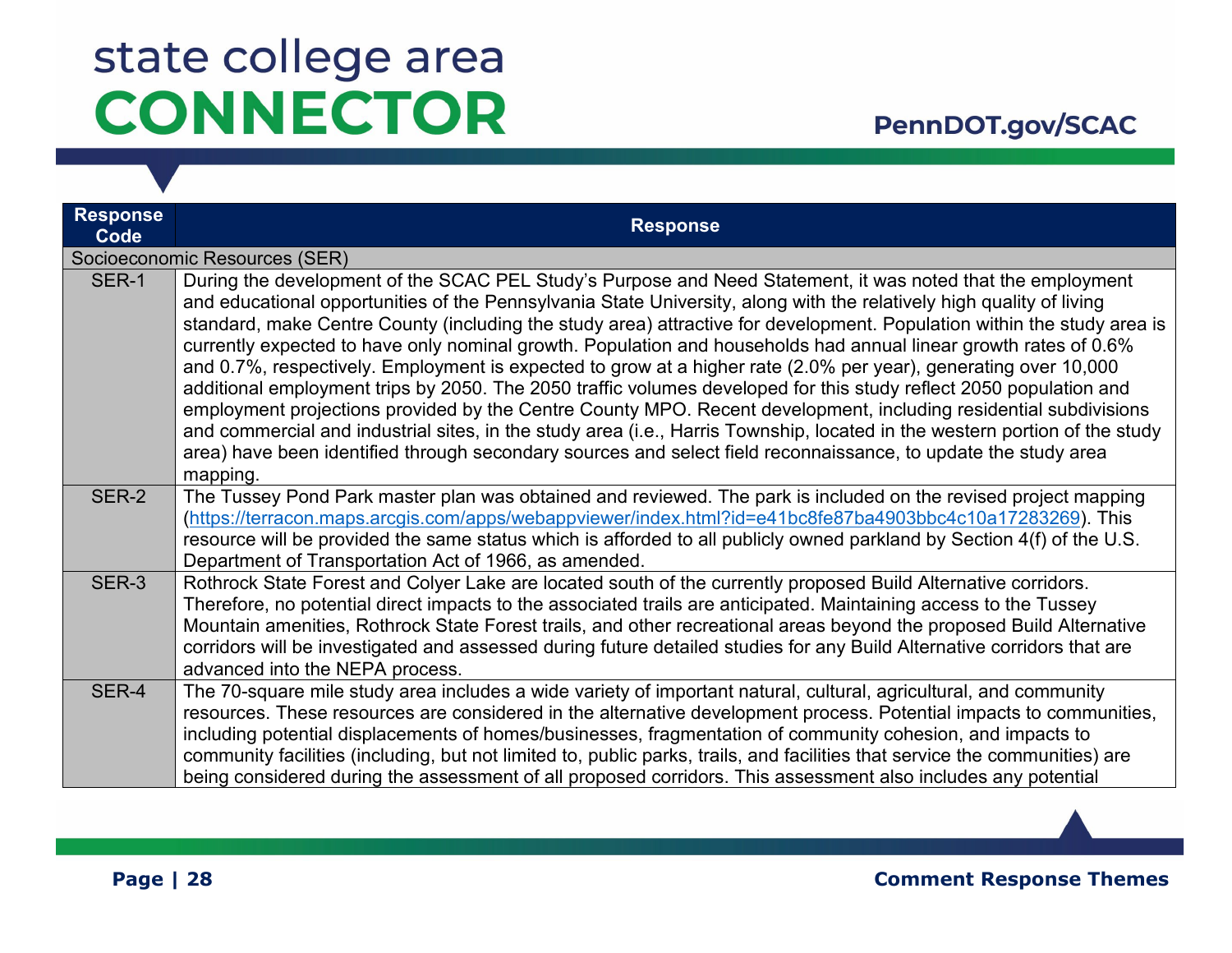| <b>Response</b><br>Code | <b>Response</b>                                                                                                                                                                                                                                                                                                                                                                                                                                                                                                                                                                                                                                                                                                                                                                                                                                                                                                                                                                                                                                                                                                                                                                                                                                                                                                                                 |
|-------------------------|-------------------------------------------------------------------------------------------------------------------------------------------------------------------------------------------------------------------------------------------------------------------------------------------------------------------------------------------------------------------------------------------------------------------------------------------------------------------------------------------------------------------------------------------------------------------------------------------------------------------------------------------------------------------------------------------------------------------------------------------------------------------------------------------------------------------------------------------------------------------------------------------------------------------------------------------------------------------------------------------------------------------------------------------------------------------------------------------------------------------------------------------------------------------------------------------------------------------------------------------------------------------------------------------------------------------------------------------------|
|                         | impacts to low-income and minority populations (in compliance with Executive Order 12898 - Federal Actions to<br>Address Environmental Justice in Minority Populations and Low-Income Population and other federal regulations).<br>Potential community impacts to both residential development communities and rural farm communities, will be<br>considered along with potential impacts to cultural (includes historic properties and archaeological sites) and natural<br>resources (includes wetlands, streams, forestlands, agricultural, and threatened and endangered species) in an effort<br>to avoid and minimize impacts to these valuable and protected resources to the extent possible.                                                                                                                                                                                                                                                                                                                                                                                                                                                                                                                                                                                                                                          |
| <b>SER-5</b>            | While privately owned, the Calvary Harvest Fields Church property, including the Disc Golf Course and Harvest Fields<br>Community Trails, have been included on study mapping as a community facility given its availability to the general<br>public. Portions of the church's parking lot and the Harvest Fields Community Trails lie within the 322-4 Study Corridor.<br>As the study progresses, should an alternative that has the potential to impact these trails be advanced, additional<br>investigations will be conducted (including direct coordination with the church to further define the type, location, and<br>extent of property resources). This information would then be used to update the project mapping, refine proposed<br>transportation improvements to avoid/minimize adverse impacts, and identify potential solutions to mitigate impacts<br>that could not be avoided.                                                                                                                                                                                                                                                                                                                                                                                                                                         |
| SER-6                   | Public water and sewer service areas in the SCAC Study Area have been defined and mapped using secondary<br>sources. In addition, information related to the public water supply sources have been compiled, including the location<br>of water supply wells within the study area and current Source Water Protective Plans (includes plans put in place by<br>the public water provider and municipality to identify potential threats to public drinking water and to set goals and<br>implement strategies to protect the sources). This information includes information for the State College Borough Water<br>Authority (portion of service area extends into the SCAC Study Area), the College Township Water Authority (includes<br>a new public water supply well and potential influence zones within the SCAC Study Area), the Centre Hall Borough<br>Water Department (in addition to multiple smaller community water supply wells in Potter Township and the Township's<br>Regional Source Protection Plan), and the Spring Township Water Authority (portion of service area extends into the<br>SCAC Study Area). This information will be used during the more detailed studies to be conducted in future NEPA<br>studies for transportation improvement projects carried forward in the project development process. PennDOT |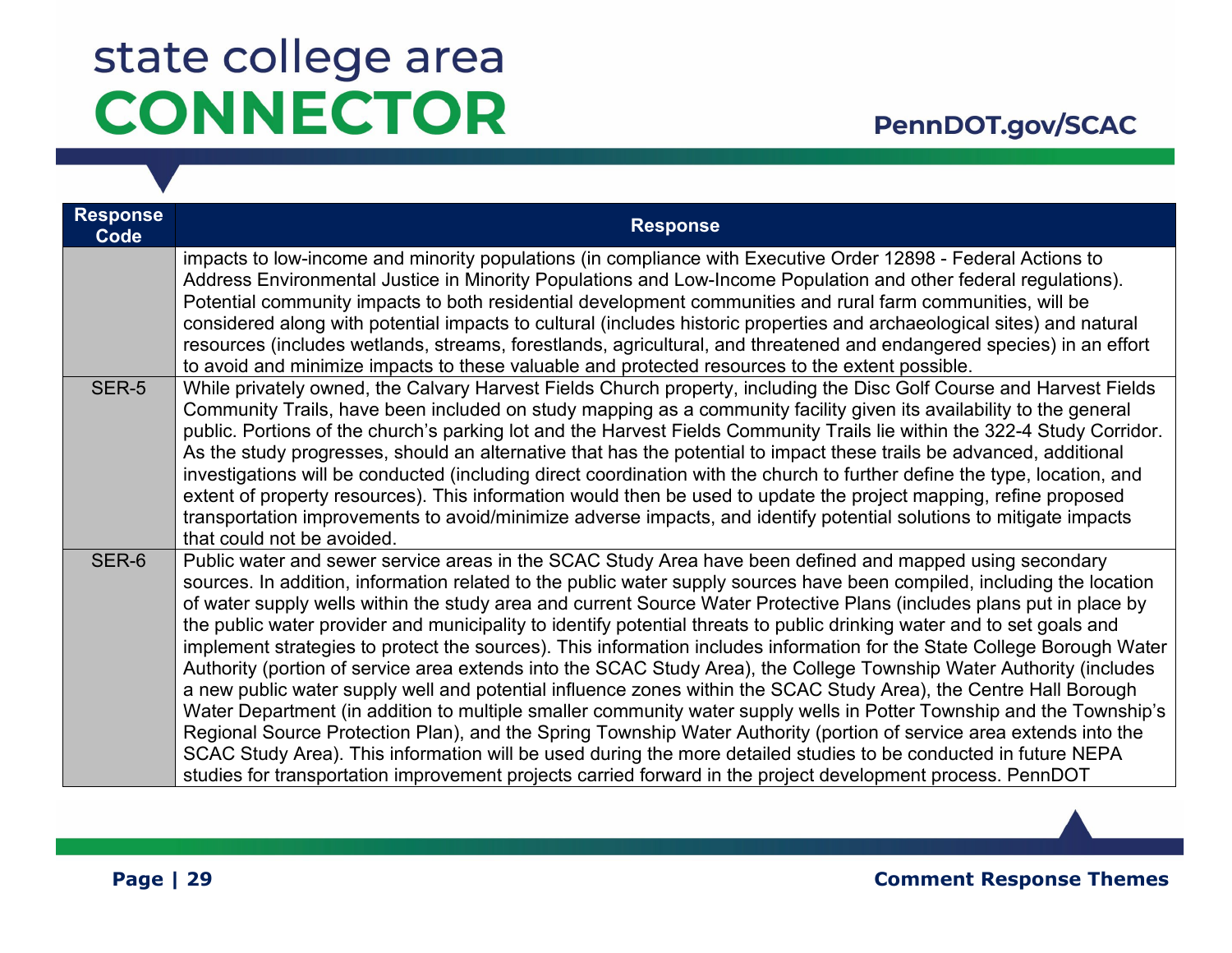| <b>Response</b><br>Code | <b>Response</b>                                                                                                                                                                                                                                                                                                                                                                                                                                                                                                                                                                                                                                                                                                                                                                                                                                                                                                                                                                                                                                                                                                                                                                                                                                                                                            |
|-------------------------|------------------------------------------------------------------------------------------------------------------------------------------------------------------------------------------------------------------------------------------------------------------------------------------------------------------------------------------------------------------------------------------------------------------------------------------------------------------------------------------------------------------------------------------------------------------------------------------------------------------------------------------------------------------------------------------------------------------------------------------------------------------------------------------------------------------------------------------------------------------------------------------------------------------------------------------------------------------------------------------------------------------------------------------------------------------------------------------------------------------------------------------------------------------------------------------------------------------------------------------------------------------------------------------------------------|
|                         | recognizes the need to protect public drinking water sources and the particular sensitivities associated with aquifers<br>within karst landscapes that include sinkholes, caves, springs, and sinking stream. These areas can be particularly<br>vulnerable to groundwater contamination and PennDOT will evaluate various design options for proposed<br>transportation improvement projects carried forward to ensure these improvements do not adversely affect drinking<br>water supplies.                                                                                                                                                                                                                                                                                                                                                                                                                                                                                                                                                                                                                                                                                                                                                                                                             |
| SER-7                   | The locations of proposed interchanges are based on traffic patterns and anticipated future traffic needs with the intent<br>to maximize the use of the proposed transportation improvements. While interchange locations can influence land use,<br>particularly if they are located in an area that has no current access to the regional transportation network,<br>development and growth in these areas is controlled by the local municipality by zoning, utilities, and land development<br>plans. It is anticipated that future NEPA studies for proposed transportation improvements projects carried forward will<br>include the assessment of "Indirect and Cumulative Effects". Indirect effects are defined as those that are "caused by<br>the action and are later in time or farther removed in distance, but are still reasonably foreseeable;" and cumulative<br>effects are defined as those that result from "the incremental impact of the action when added to other past,<br>present, and reasonably foreseeable future actions, regardless of what agency or person undertakes such other<br>actions." This assessment would address, among other issues, the potential of proposed new interchanges to<br>encourage land development where it would not previously be undertaken. |
| SER-8                   | Visual impacts will be evaluated during the more detailed studies to be conducted in future NEPA studies for<br>transportation improvement projects carried forward in the project development process. During these detailed studies,<br>design considerations for proposed transportation improvements will be assessed to reduce visual impacts associated<br>with the proposed improvements. This assessment will not only address efforts to avoid or minimize adverse visual<br>impacts but also potential mitigation measures such as roadside landscaping and context sensitive designs (includes<br>coordination with the local community and consideration of using material, forms, and finishes of highway structures to<br>mimic, complement, or contrast with the existing cultural environment visible from the project corridor, as desired by the<br>community).                                                                                                                                                                                                                                                                                                                                                                                                                          |
| SER-9                   | Code no longer applicable.                                                                                                                                                                                                                                                                                                                                                                                                                                                                                                                                                                                                                                                                                                                                                                                                                                                                                                                                                                                                                                                                                                                                                                                                                                                                                 |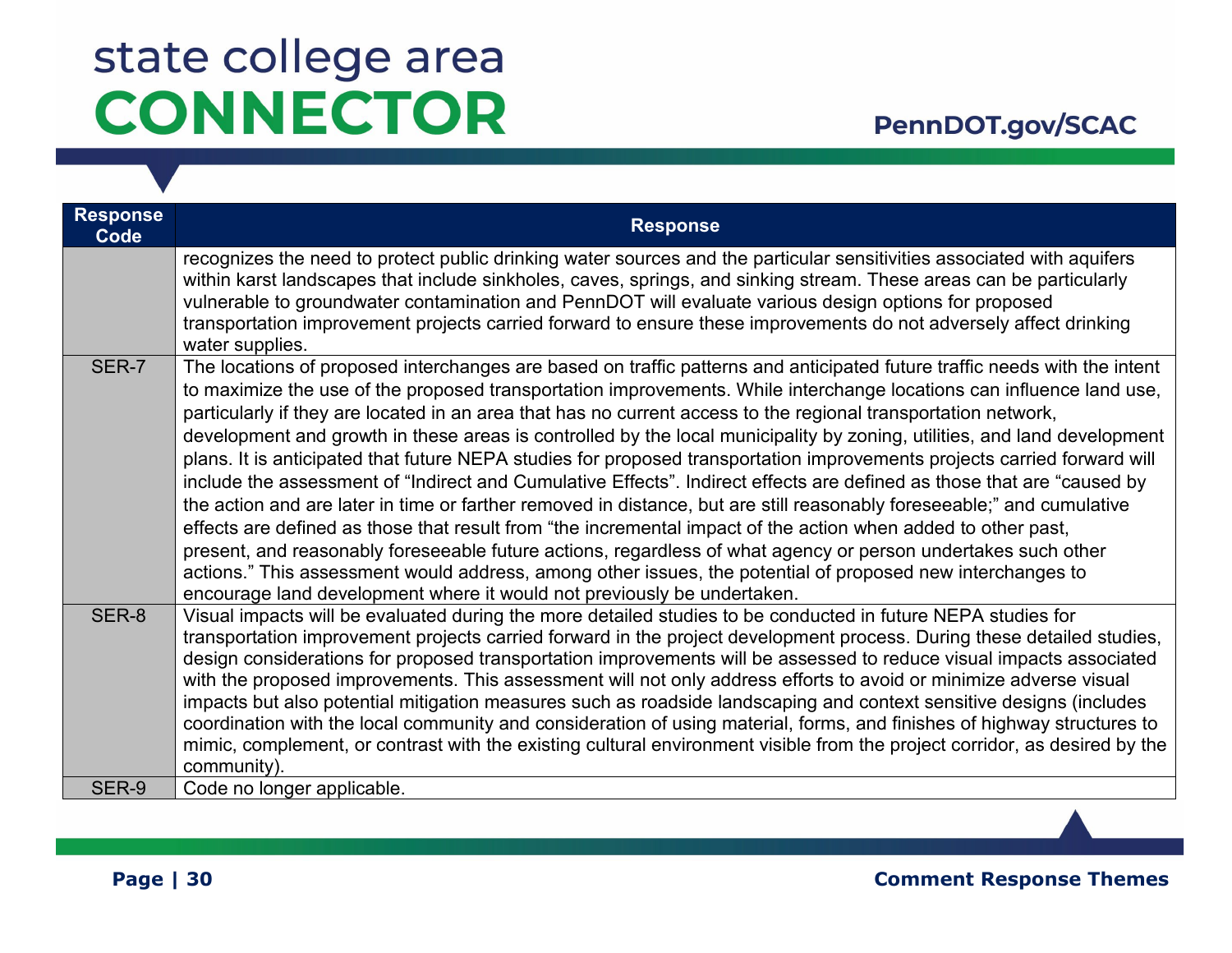### PennDOT.gov/SCAC

| <b>Response</b><br>Code | <b>Response</b>                                                                                                                                                                                                                                                                                                                                                                                                                                                                                                                                                                                                                                                                                                                                                                                                                                                                                                                                                                                                                                                                                                                                                                                                                                                                                                                                                                                                                                                                                                                                                                                                                                                                                                                                                                                                                                                                                                                                                                                                                                                                                                                                 |
|-------------------------|-------------------------------------------------------------------------------------------------------------------------------------------------------------------------------------------------------------------------------------------------------------------------------------------------------------------------------------------------------------------------------------------------------------------------------------------------------------------------------------------------------------------------------------------------------------------------------------------------------------------------------------------------------------------------------------------------------------------------------------------------------------------------------------------------------------------------------------------------------------------------------------------------------------------------------------------------------------------------------------------------------------------------------------------------------------------------------------------------------------------------------------------------------------------------------------------------------------------------------------------------------------------------------------------------------------------------------------------------------------------------------------------------------------------------------------------------------------------------------------------------------------------------------------------------------------------------------------------------------------------------------------------------------------------------------------------------------------------------------------------------------------------------------------------------------------------------------------------------------------------------------------------------------------------------------------------------------------------------------------------------------------------------------------------------------------------------------------------------------------------------------------------------|
| <b>SER-10</b>           | If a proposed transportation improvement that would impact the Harris Township industrial zoned area is advanced into<br>the NEPA process, further investigations will be conducted and potential solutions to avoid, minimize and/or mitigate<br>impacts would be identified. These efforts would include direct coordination with the Harris Township municipal officials<br>to identify compensatory mitigation measures, as applicable.                                                                                                                                                                                                                                                                                                                                                                                                                                                                                                                                                                                                                                                                                                                                                                                                                                                                                                                                                                                                                                                                                                                                                                                                                                                                                                                                                                                                                                                                                                                                                                                                                                                                                                     |
| <b>SER-11</b>           | The SCAC PEL Study's Purpose and Need included the review of the existing transportation network and services,<br>safety issues, and a traffic and operational analysis. This information facilitated the identification of the study area<br>needs and the study purpose. In addition, an overview of the study area's environmental setting was compiled using<br>readily available secondary source information and a review was conducted of regional and local planning documents<br>(County, Planning Regions, Municipalities) to identify the goals, visions, and future plans for the study area<br>communities. The Study's Purpose and Need Report also addressed the requirement to identify "logical termini" for any<br>future transportation improvement project that advances into the NEPA phase of study. Logical termini are defined as<br>the rational end points for a proposed transportation improvement project. Logical termini and independent utility<br>(defined as the ability to be useable and be a reasonable expenditure even if no additional transportation<br>improvements in the area) are being defined as part of the identification and development of the range of alternatives<br>being considered in the PEL Study. It is anticipated that the logical termini and independent utility will be identified for<br>all short-term and long-term project alternatives that may evolve from this PEL Study and be advanced in future<br>environmental studies when project funding becomes available.<br>The 70-square mile study area encompasses the southwestern portion of Penns Valley that extends between Nittany<br>Mountain to the north and the Seven Mountains area of the Tussey Mountain range to the south. Proposed<br>improvements along either the US 322 corridor or the PA 144 corridor have the potential to have major impacts to the<br>valley and the two mountain ranges. The study area includes a wide variety of important natural, cultural, agricultural,<br>and community resources throughout. The design engineers will work with the environmental scientists, resources |
|                         | agencies, and the general public to avoid and minimize important resources to the extent possible. Large transportation                                                                                                                                                                                                                                                                                                                                                                                                                                                                                                                                                                                                                                                                                                                                                                                                                                                                                                                                                                                                                                                                                                                                                                                                                                                                                                                                                                                                                                                                                                                                                                                                                                                                                                                                                                                                                                                                                                                                                                                                                         |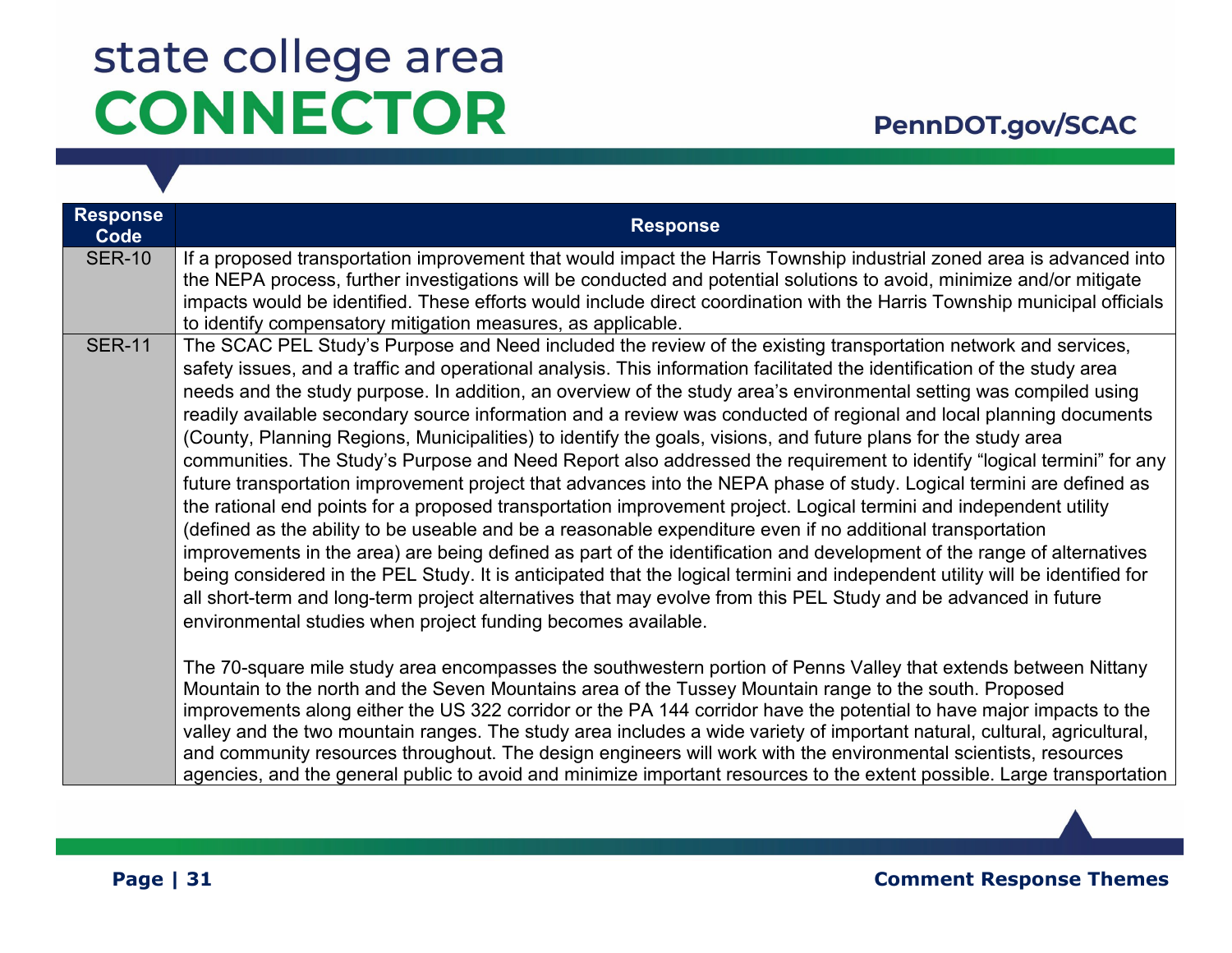| <b>Response</b><br>Code | <b>Response</b>                                                                                                                                                                                                                               |
|-------------------------|-----------------------------------------------------------------------------------------------------------------------------------------------------------------------------------------------------------------------------------------------|
|                         | improvement projects cannot avoid impacts to resources, though efforts will be taken to reduce and minimize impacts<br>to the extent possible during the design of proposed improvements. Impacts that cannot be avoided will be mitigated to |
|                         | offset and compensate for the resource impacts to the extent possible. The extent and type of mitigation will be<br>coordinated with the resource and permitting agencies and the general public and individual landowners, where             |
|                         | applicable, through the project development process.                                                                                                                                                                                          |

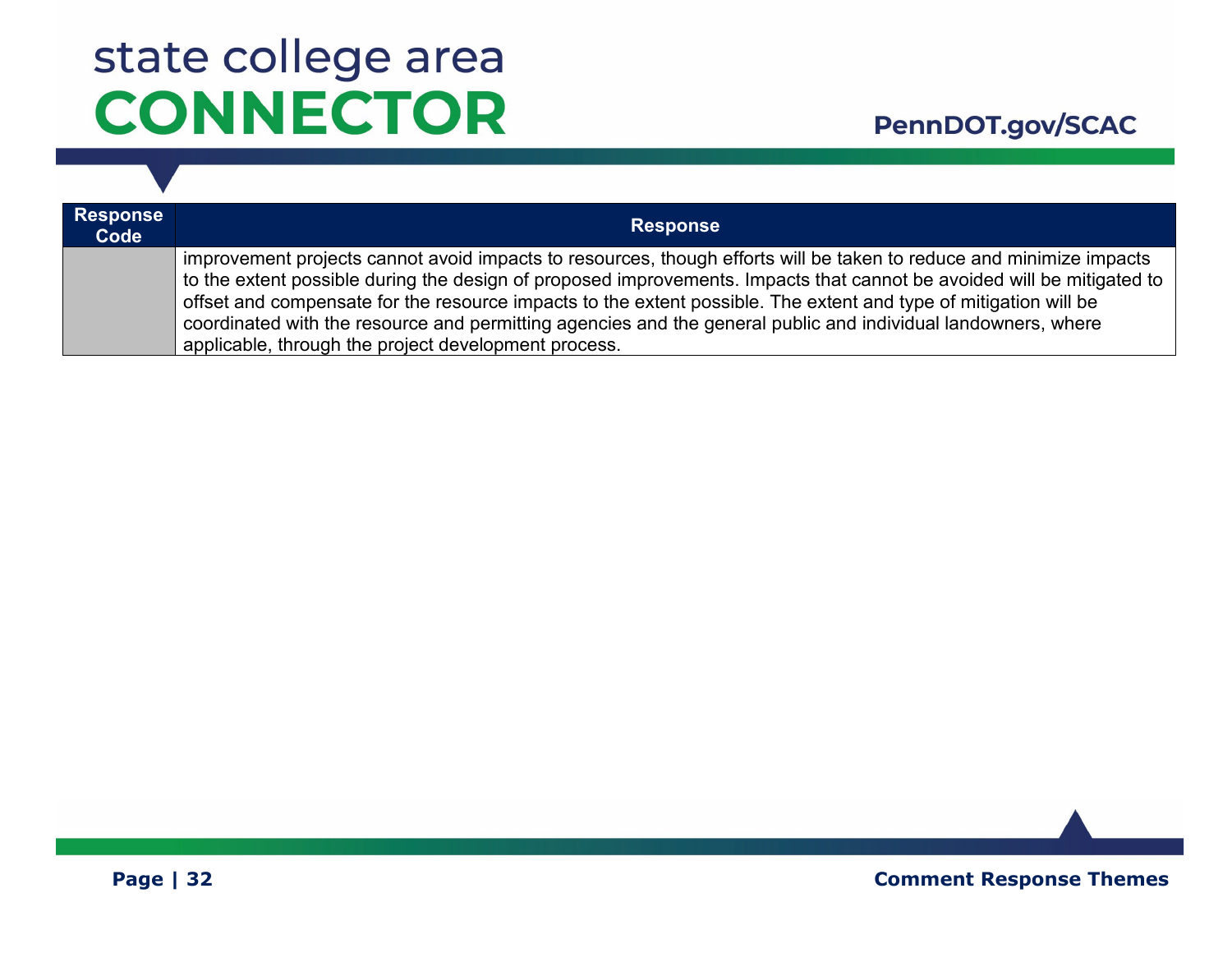| <b>Response</b><br>Code | Response                                                                                                                                                                                                                                                                                                                                                                                                                                                                                                                                                                                                                                                                                                                                                                                                                                                                                                                                                                                                                                                                                                                                                                                                            |
|-------------------------|---------------------------------------------------------------------------------------------------------------------------------------------------------------------------------------------------------------------------------------------------------------------------------------------------------------------------------------------------------------------------------------------------------------------------------------------------------------------------------------------------------------------------------------------------------------------------------------------------------------------------------------------------------------------------------------------------------------------------------------------------------------------------------------------------------------------------------------------------------------------------------------------------------------------------------------------------------------------------------------------------------------------------------------------------------------------------------------------------------------------------------------------------------------------------------------------------------------------|
| ROW (ROW)               |                                                                                                                                                                                                                                                                                                                                                                                                                                                                                                                                                                                                                                                                                                                                                                                                                                                                                                                                                                                                                                                                                                                                                                                                                     |
| ROW-1                   | Acquisition costs and anticipated impacts to properties are only a few of the many factors that are considered in future<br>studies when identifying a preferred alternative.                                                                                                                                                                                                                                                                                                                                                                                                                                                                                                                                                                                                                                                                                                                                                                                                                                                                                                                                                                                                                                       |
| ROW-2                   | Typically projects with numerous acquisitions required are completed in different phases spread out over the course of<br>time. This will hopefully help to spread out the relocations to reduce the impact to the available housing market.                                                                                                                                                                                                                                                                                                                                                                                                                                                                                                                                                                                                                                                                                                                                                                                                                                                                                                                                                                        |
| ROW-3                   | Impacts due to the taking of land and mineable materials would be considered in the Appraisal process.                                                                                                                                                                                                                                                                                                                                                                                                                                                                                                                                                                                                                                                                                                                                                                                                                                                                                                                                                                                                                                                                                                              |
| ROW-4                   | When appraising properties under the Eminent Domain Code in Pennsylvania, any market value increases or<br>decreases due to general knowledge of a future transportation project are not considered in the Before Value (e.g., fair<br>market value) of the property being acquired. In other words, the Before Value is the property's fair market value if the<br>project was not being implemented. Any increase or decrease in market value due to property acquisition is considered<br>in the After Value (e.g., property value following implementation of the transportation project) of the property and<br>compensation and/or damages paid following negotiations, accordingly.<br>Additionally, perceived project damages or benefits attributed to the whole community are not considered in the After<br>Value nor to other properties without acquisitions in the community. Essentially, PennDOT is not allowed to reimburse<br>for an assumed decrease in property value (e.g., damages) for any property that is not directly acquired by the project.<br>Community impacts related to viewshed and noise concerns are assessed and mitigated through means other than<br>financial compensation. |
| ROW-5                   | Depreciation will be considered by the appraiser for each property. All owners being relocated will be assigned a<br>relocation specialist who will help throughout the process. This includes a pre-acquisition survey being completed to<br>consider their needs and wishes for a replacement dwelling. During this pre-acquisition meeting the relocation<br>specialist also reviews with each relocate all the Benefits for which they would qualify.                                                                                                                                                                                                                                                                                                                                                                                                                                                                                                                                                                                                                                                                                                                                                           |
| ROW-6                   | Depending on the status of the design process some relocations could start early to help speed up the process and<br>give the owners time to find replacement housing. We typically estimate 18 months for a residential relocation and 24<br>months for a business relocation.                                                                                                                                                                                                                                                                                                                                                                                                                                                                                                                                                                                                                                                                                                                                                                                                                                                                                                                                     |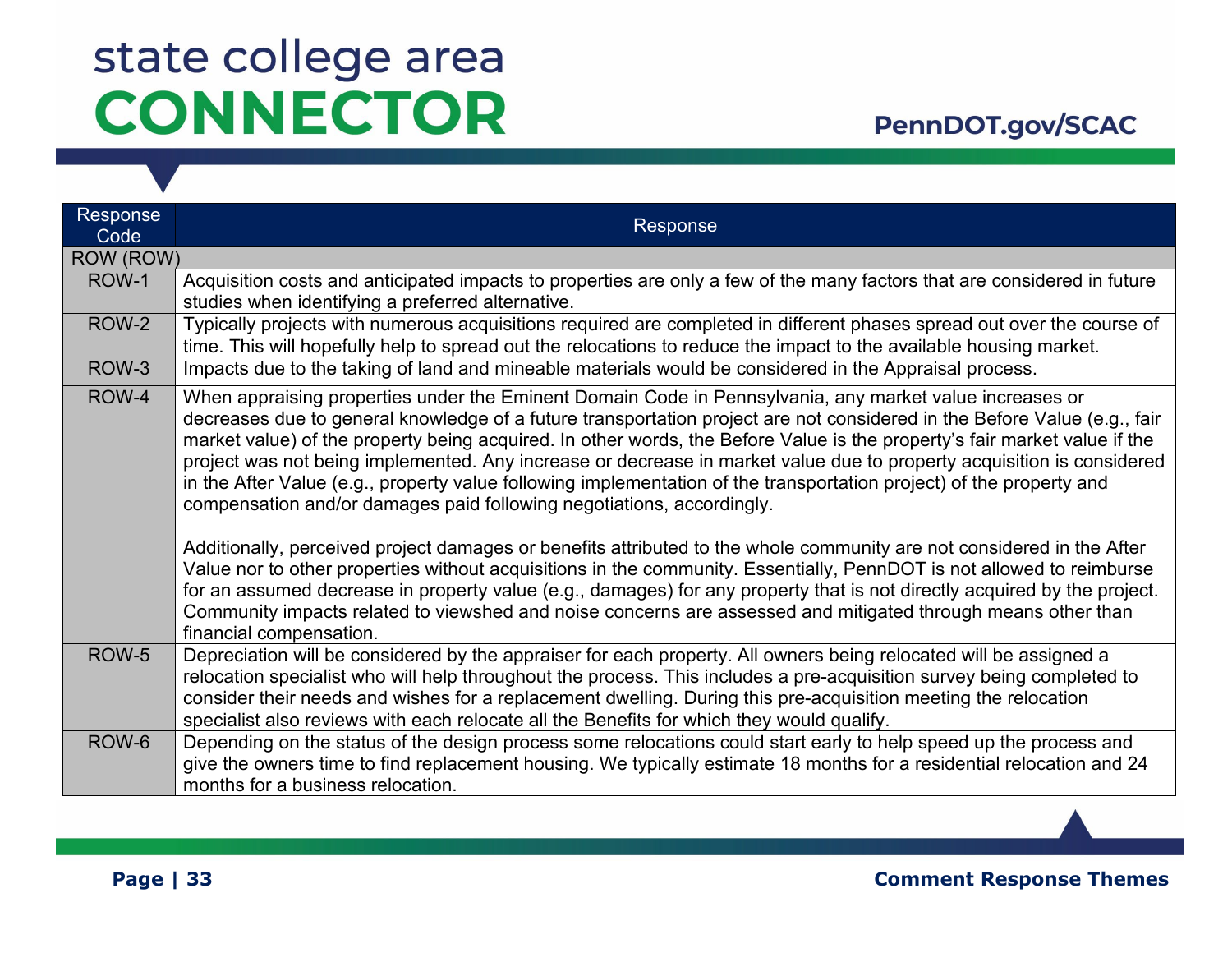#### PennDOT.gov/SCAC

| Response<br>Code | Response                                                                                                                                                                                                                                                        |
|------------------|-----------------------------------------------------------------------------------------------------------------------------------------------------------------------------------------------------------------------------------------------------------------|
|                  |                                                                                                                                                                                                                                                                 |
| ROW-7            | The County has the authority to waive the penalties due takings for highway project and to allow the property to remain<br>in clean and green. These impacts and County policies would be considered during the appraisal process for individual<br>properties. |